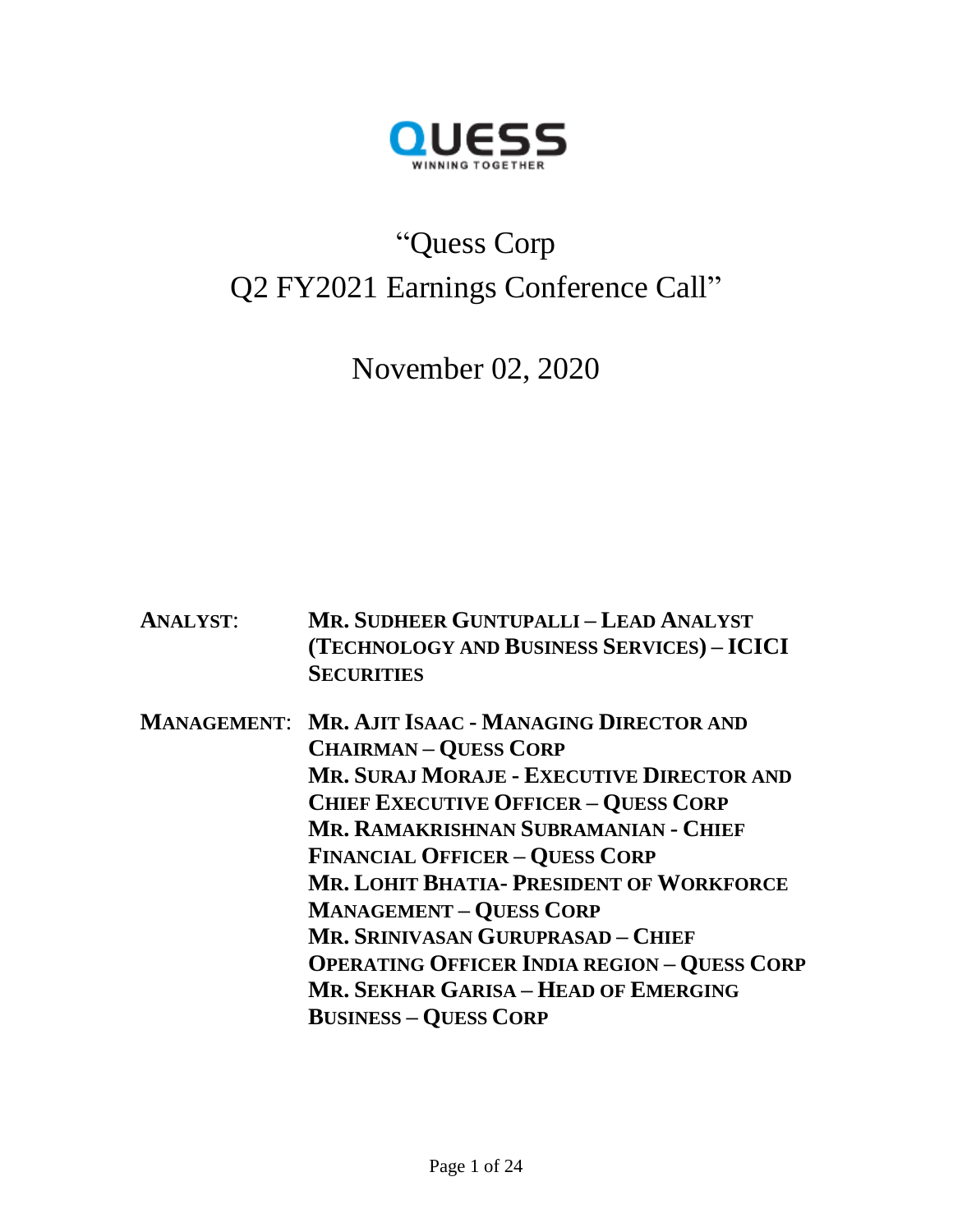

**Moderator:** Ladies and gentlemen, good day and welcome to the Quess Corp Limited Q2 FY2021 earnings conference call hosted by ICICI Securities Limited. As a reminder, all participant lines will be in the listen-only mode and there will be an opportunity for you to ask questions after the presentation concludes. Should you need assistance during the conference call please signal an operator by pressing "\*" then "0" on your touchtone phone. Please note that this conference is being recorded. I now hand the conference over to Mr. Sudheer Guntupalli, Lead Analyst (Technology and Business Services) at ICICI Securities Limited. Thank you and over to you Sir!

**Sudheer Guntupalli:** Thanks, Faizon. Good afternoon ladies and gentlemen. Thanks for joining us today on Q2 FY2021 earnings call of Quess Corp. On behalf of ICICI Securities, I would like to thank the management of Quess Corp for giving us the opportunity to host this earnings call.

> Today we have with us, Mr. Ajit Isaac, Chairman and Managing Director; Mr. Suraj Moraje, our CEO; Mr. Subramanian Ramakrishnan, CFO; Mr. Guruprasad Srinivasan, India COO; Mr. Lohit Bhatia, President, Workforce Management and Mr. Sekhar Garisa, Head of Emerging Businesses on the call. We would start with brief opening remarks from the management which will be followed by Q&A session. I will hand it over to Ramki Sir for safe harbour statement and to take the proceedings forward. Thanks, and over to you Sir!

- **Ramakrishnan S:** Thank you Sudheer. Good afternoon everyone and thank you for joining our earnings call today. Please note that the results and the presentation have already been uploaded on our website. Anything we say, which refers to our outlook for the future, is a forward-looking statement and that must be read in conjunction with the risks that the company faces. These uncertainties and risks are included but not limited to what we have already mentioned in the prospectus filed with SEBI. With that said, I will now turn over the call to our Chairman and Managing Director, Mr. Ajit Isaac. Over to you, Ajit!
- **Ajit Abraham Isaac:** Thank you, Ramki and a warm welcome and good afternoon to all of you on Q2 results analyst call for Quess. As mentioned, I am joined by our Group CEO, Suraj; CFO Ramki; Guru, Head of India Operations; Lohit, from our Workforce Management and Sekhar from our Emerging Business.

Before I pass it on to Suraj, I want to give you the context of this quarter's results, some of the key issues that came out of it and how we are looking ahead for the second half of this year. If you go back and take a look at H1 of this year, effectively for 90 days out of 180 days, the economy was entirely closed and to that balance part of it was partially opened.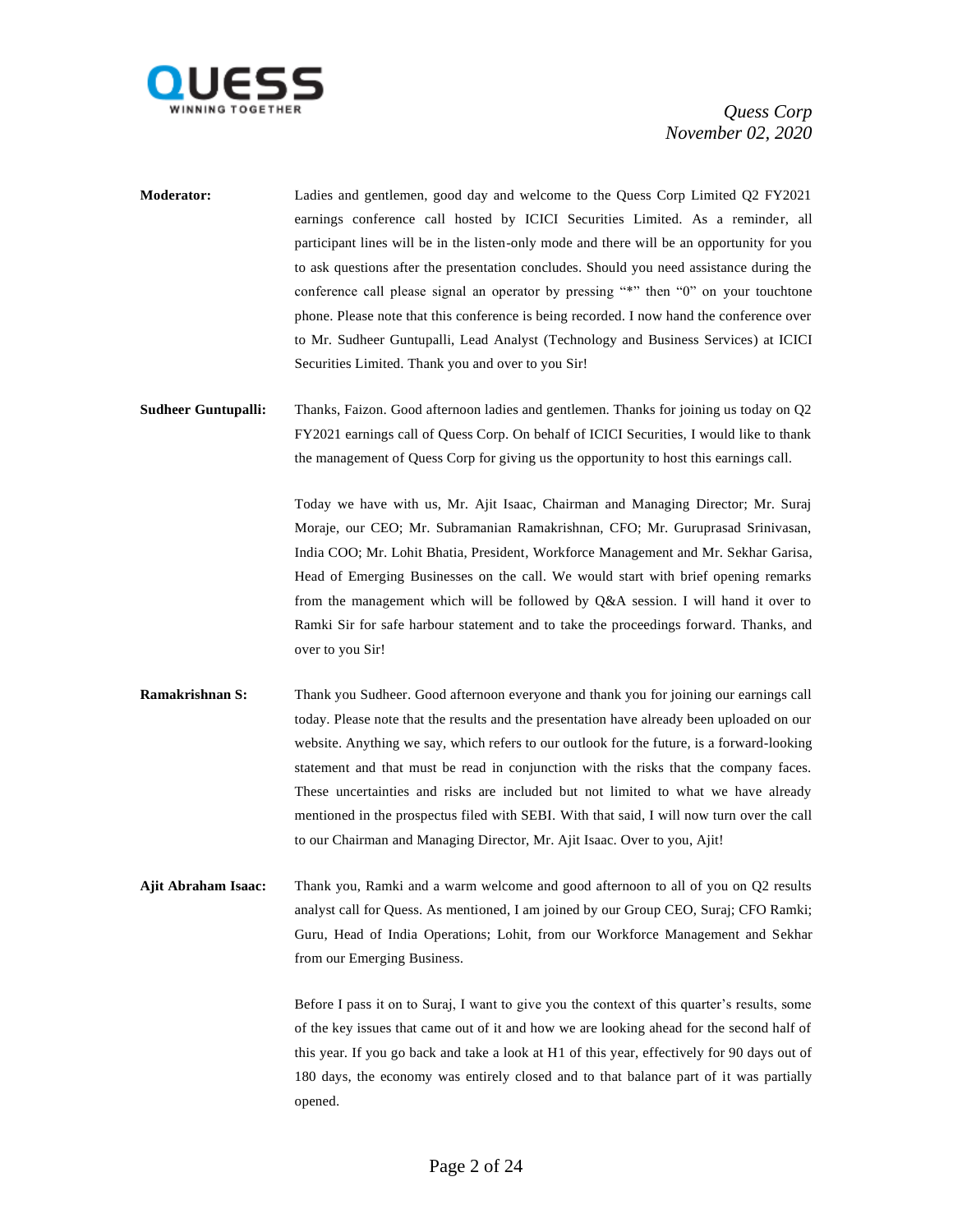

60 days out of the first 90 days in Q1 was entirely closed and then we are a partial opening. Consequently, our headcount was 384,000 at the beginning of this year reached about 334,000 in Q1 and about 324,000 in Q2 showing that there is some amount of stability coming into the workforce where we lost 3% in Q2.

Also, we have elements of our business, three, four parts of it which were entirely closed in this period, Excelus and our Food business were entirely closed, QDigi and Vedang which was partially closed. So, the combination of closed businesses, the fixed costs that we had to bear set off some of the gains that we made from reductions for the cost but that being said it should be reported that in H1 of this year against 310 Crores that we did, in the previous year, we did about 270 Crores which is about 13% down against a workforce reduction of about 16%.

I also want to touch on a very important aspect of costs. What is effectively 70 Crores of IDC per month in Q4 has now become about 53 Crores, which is a permanent saving in a sense of about almost 17 Crores a month unless we change our operating structure. This is a big win for Quess and coming out of the pandemic, we think that one of the biggest gains is that we have got stronger operations and we now have a leaner, fitter internal process mechanism to run our business.

Also, our digital improvements have been significant. QJobs today is approaching 200,000 downloads in the app 50,000 jobs on our site; Monster has seen an all-around improvement in metrics and in that business, we are digging in for the long haul. We know that we have a significant opportunity and the gains that we made, although it has been extended over a period of 12 months to 18 months, are substantial to give us a direction that is proving to be positive for us.

The biggest gain over the quarter has also been our debt reduction from what was effectively 1,147 Crores coming out of the last year our gross debt level is now 624 Crores. It has come down by 45% of 520 odd Crores. Similarly, our net debt is about 45 Crores today and possibly will approach zero towards the next quarter, interest cost has also consequently come down a lot.

All this has been aided by the fact that our OCF/EBITDA has been consistently higher than any numbers that we have had in the past. In fact, the last quarter it was about 212%. So, we are delivering on what we have promised. If we go back and check on what we have been saying in the last two quarters, our team with Suraj and our management committee, we have been consistently working on the objectives that we have been communicating to our board, our PBT conversion is going up steadily and this is first indication that our path to our target ROE of 20% is well within our sight.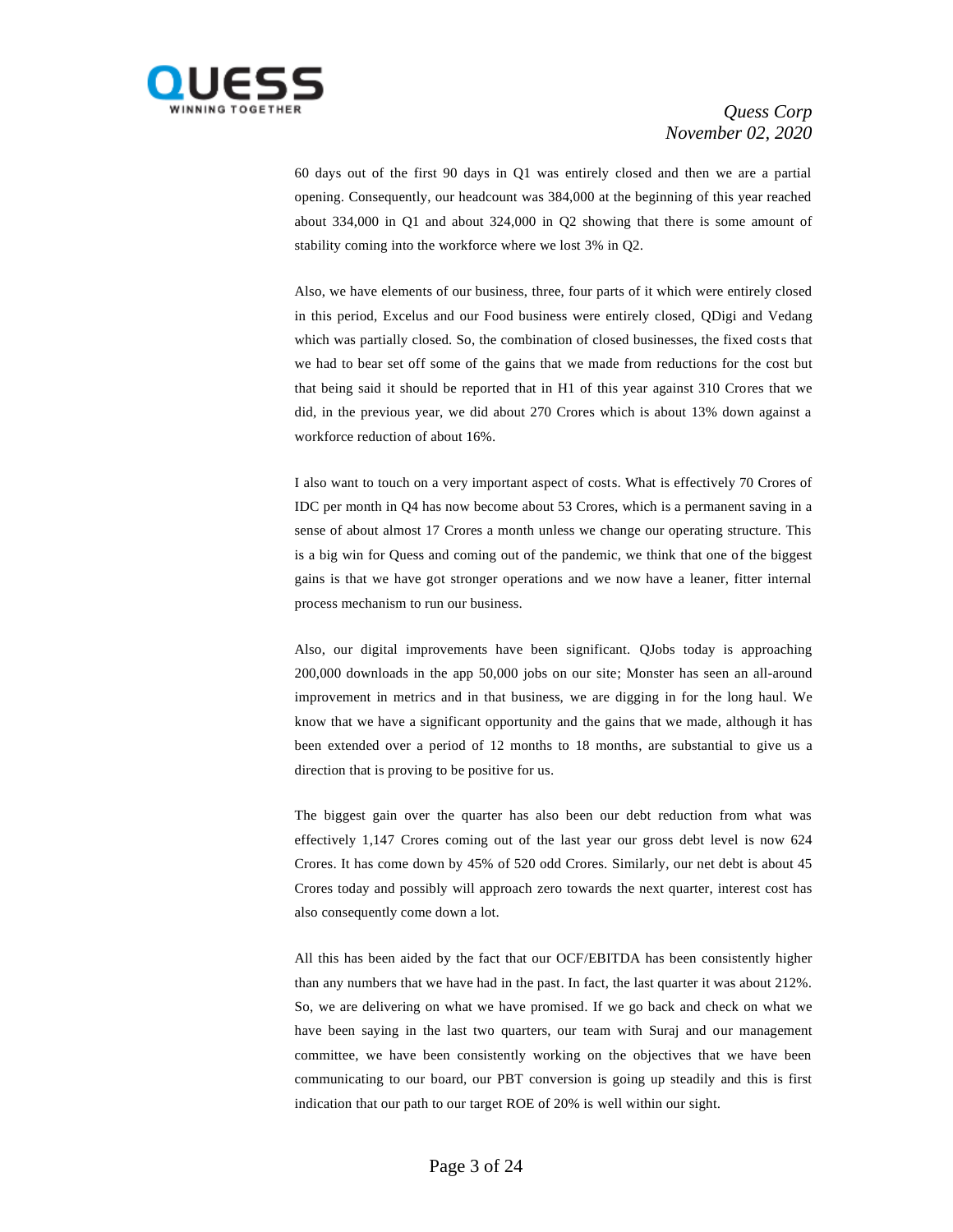

So, with this, I would like to handover to Suraj to explain more details of how we have got to where we are today and in terms of what to look forward to going forward. Thank you and here, Suraj.

**Suraj Moraje:** Thanks, Ajit. Good afternoon, everyone, and thanks for making time to be on this call again, your support really means a lot to us. I hope that your families are having an auspicious start to the festival season and I hope, more importantly, that you all are transitioning back to work safely but steadily.

> The first half of FY2021 has seen our company and the world navigate a storm previously unseen. COVID-19 impact, I think will all say, has lasted longer and deeper than we had collectively expected at the beginning of the financial year.

> I think at Quess, we have taken this opportunity to further strengthen our own leadership as an institution in the market, strengthen our capabilities, and step our technology intensity. It is really a privilege for me to share our Q2 results – to present you with a Quess that is almost net debt neutral.

> From a P&L perspective, we have seen improvements in our business successfully, successively over the months of July, August, and September. September recognized a headcount of 1% over the previous month and so the growth has started in earnest and therefore in Q2, we did see revenues grow 9% quarter-on-quarter, EBITDA grow 8% quarter-on-quarter. Unfortunately our training and skill development business and the food businesses continue to be impacted by lockdown and work from home and in quarter EBITDA reduction impact of about 24 Crores versus a year ago.

> If you adjust for these, you will find that our EBITDA delivery has actually been higher than a year ago, at 164 Crores versus 162 Crores. We are also delighted, as Ajit said, to report a strong OCF performance this past quarter. This OCF to EBITDA conversion of 212, versus about 48 I think a year ago, was largely driven by good back-tax funds, much better management of cash and cash equivalents and strong collection performance.

> This has allowed us to reduce our gross debt significantly and today we are almost net debt neutral as a group and for this we are grateful to our employees and to our customers who stuck with us through two very, very difficult quarters. We remain committed to our north-star of Winning Together with Customers, People and Investors and achieving a 20% year-on-year OCF growth and ROE of 20%.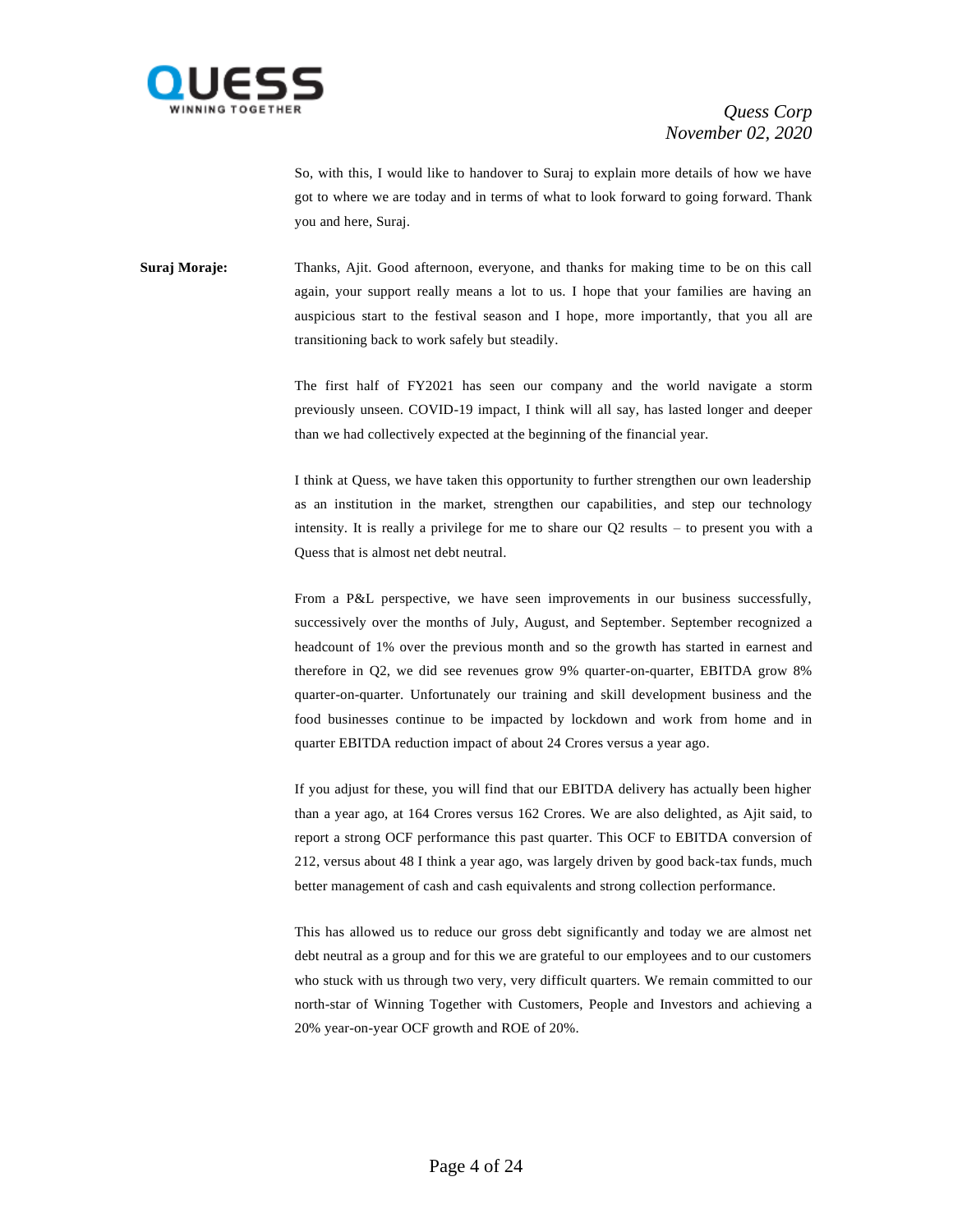

I would like to talk about four focus areas during the quarter; a) our customer; b) our costs; c): our cash and d) our technology intensity. Let me go one by one and just give you a brief overview.

A) Our **customers** - none of our businesses, none of them has lost a major customer over H1. On the contrary, our customer acquisition remained strong with 195 new customers in Q2 and 391 overall in H1. While our headcount did end the quarter at a 15% decline versus the peak in March and a 3% decline versus Q1, September did see our headcount numbers grow versus August and we are optimistic that we will continue to see sustained growth from this point onwards as the COVID-19 epidemic continues to subside.

We remain focused on driving multi-stack deals and our unique solutioning capabilities that are unique to us and to technology enable our gray-collared processes. Our focus on cross-selling performance continues. I mentioned last quarter that we launched a 100 named accounts program where we were doing a very targeted cross-sell activity. Q2 saw this program generate about 11 views with over about 28% lead generation rate in these 100 accounts which is healthy by any measure. The full potential annual contract value of 11 deals landed have been about 120 Crores which is a size of about one of our smaller business if you will. So, we will double on this single accelerate in the coming quarters. Cross-sell will continue to be firmly in our sites. That was on our customers.

B) On **cost**, as Ajit said, our monthly indirect cost exit run rate in September was 53 Crores versus the 70 Crores average run rate of Q4 FY2020, 24% down. To put this in context, this amounts to the monthly EBITDA contribution of 2 of our mid to large sized businesses in the group. The additional reductions in Q2 were realized to further reduction in real estate. We have, to date, given of about 43% of the buildings that we have occupied. We have approved the organization design; we have driven improvement in our operating model including more shared services. We have driven automation including implementing Simpliances' SEAL engine for compliance and I want to emphasize as this reduction indirect cost was despite us largely seizing the salary cuts that we had in Q1 and budgeting additional employee incentive payouts in Q2.

Our employees hopefully will have a very Happy Diwali. We will further optimize our operating model going forward and it is well enough focus. We have actually on-boarded a new Chief of Corporate Services, Milind Kharosekar, who was previously an entrepreneur, a partner of Accenture, having set up their BPO operation in Bengaluru. We will keep improving our model and we do have higher aspirations on this front. That was on cost.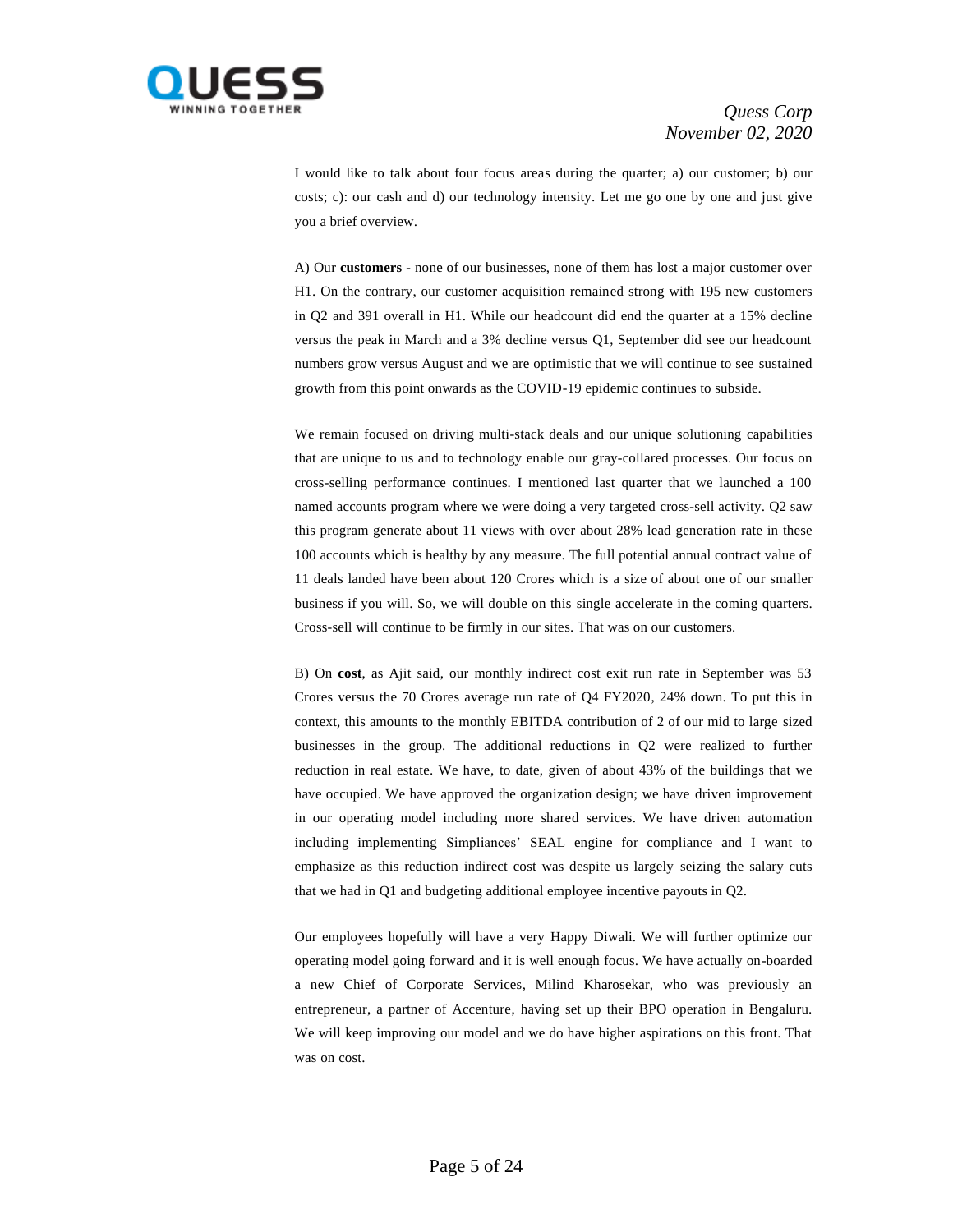

C) On **cash**, our OCF/EBITDA ratio for Q2 2021 was outstanding at 212% given by tax refunds, better cash management across the group and overall strong collections performance. Our DSO came down to 65 days versus 68 days in Q1 – a testament to the centrality of the role we play at our customers. Today, I am happy to say we are only 45 Crores of net debt across the group and we are working to reduce this further.

D) I would like to spend a little bit of time on technology and our **technology intensity**. Technology is revolutionizing work. I think this is the biggest cliché of the quarter. As India's largest employer, we want to spearhead this change. We have been alluding to several business model innovations in the last quarterly calls and I am privileged to talk today about three very specific developments that we are very excited about it.

First, let me talk about QJobs. We believe that the sourcing and matching of talents for job is increasingly automatable as India's largest employer with a country's largest body of recruiters, nobody is better positioned to understand the mind of the recruiter and to codify the recruitment algorithm. To this end, we have developed a dedicated and cutting-edge asset called QJobs, which seamlessly matches grey collar jobs which seekers. QJobs allows seekers to create profiles, manage their own learning path, even find verified jobs and seamlessly contact recruiters as per their roles and location preferences. It brings several cutting-edge innovations such as skill verification, auto hiring and seek a verification to reduce the friction for recruiters.

We have been gratified by the progress today. In our six-week Beta launch period, purely via word of mouth with not a rupee spent on marketing, we have seen about 155,000 downloads and over 200 cluster party recruiters on-boarded. To date, 12% of the candidates who have applied for a job on QJobs have actually been made an offer – an outstanding rate by any comparison. In addition to 20,000+ listings from Quess, several marquee third parties like Eureka Forbes, Delhivery, Swiggy, No Broker, Rapido, have placed their trust in QJobs, listing more than 50,000 jobs already and with the tight integration into our own recruitment system, and I cannot emphasize this, the recruiter designed auto hire engine with already sourcing 13% of our hirers through QJobs demonstrating the early promise of significant recruiter productivity improvement. For us, QJobs itself, overtime, will create new revenue stream potential but for the moment just the potential improvement in efficiency to our own operations justifies the investments in the service and we will offer it free for the period to come to ensure that as we develop this, we drive traffic and we develop QJobs into India's leading auto hiring market place for grey collared talent. We are absolutely committed to it. That was QJobs.

The second thing I want to discuss, and we have mentioned this previously, we believe our purpose is to drive the men's potential to improve worker productivity in the Indian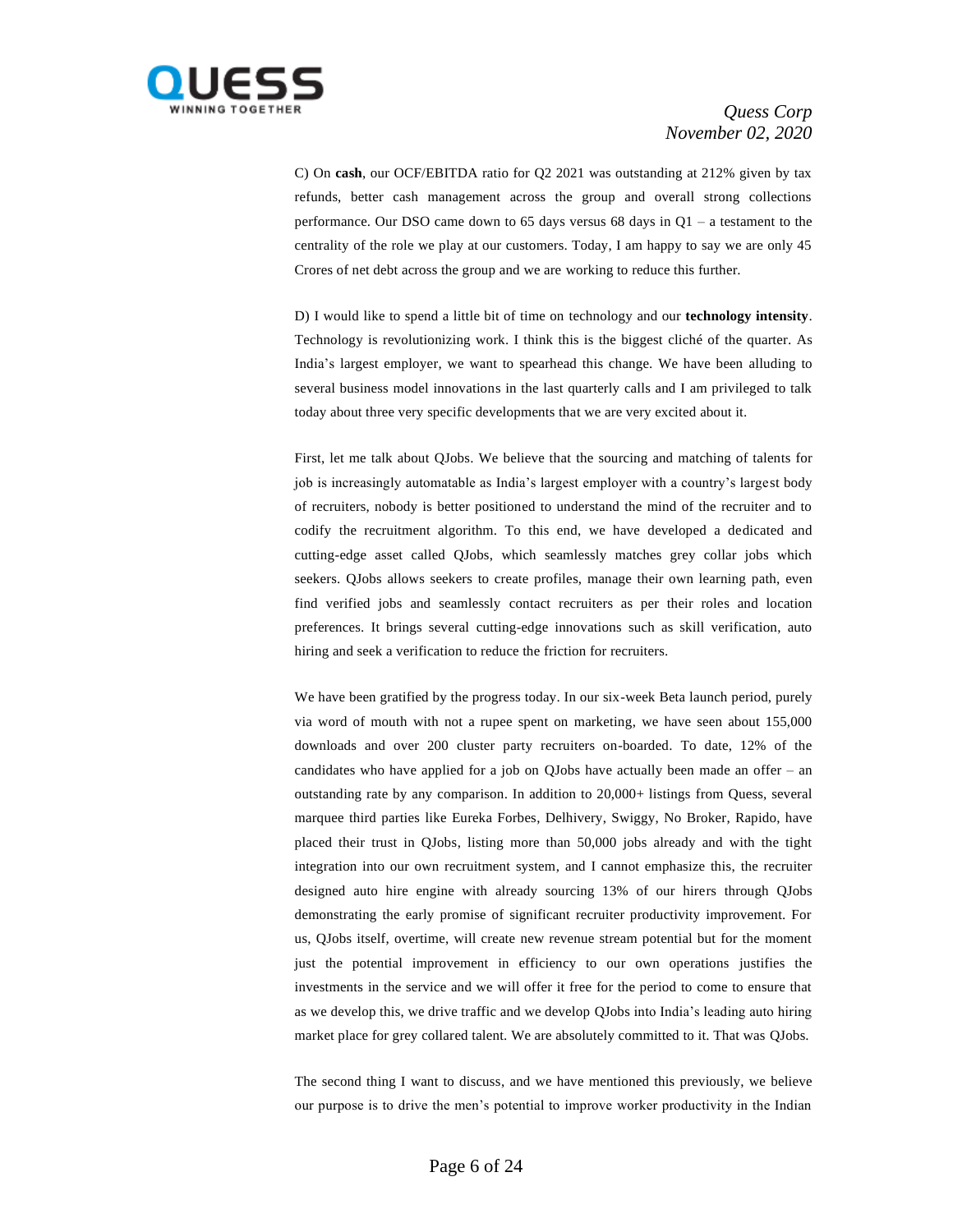

grey collared space be it in housekeeping, security, in field sales or merchandizing. The opportunity ranges from more seamless rostering and attendance capture, which today is often manual in many places, to automated geo management of frontline tasks. This quarter saw us launch our re-platformed workforce management solution, WorQ, previously called InEdge. WorQ has industry leading rostering, attendance, and task management capabilities in addition to a one stop HRIMS for all our employees, so all of us are associates today get their pay slips, applied for leave everything on WorQ. Each of our businesses are building their own workflows into WorQ as well, for example, automating night checks in security or digitizing housekeeping task checklist, to drive their own frontline productivity and manage the outcome of our clients. This month we set 200,000 monthly active users. WorQ, at this point, is already India's most widely deployed workforce management tool. It becomes detrimental to our customer offerings and we will continue to build this out. We believe this is our core comparable advantage for us.

The third aspect I will quickly touch upon is our employee benefit platform, MarQet. This is of the three platform we are mentioning, probably the one that is most early in development. It is offered to our own core employees and associates and potentially also to employee of our payroll customers in Allsec. MarQet offers benefit such as convenient loans, deals on two-wheelers, housing etc., and we have been piloting this with our own associates. Seeing a very enthusiastic response, about 30+ vendors on the platform to date about a million visits from about 1.4 lakh employees with about 1.5 Crores of loans already deployed to associates. As I mentioned, the optimizing for product-market fit, but we expect MarQet to evolve into an extremely important element of our associate proposition helping us manage attrition and help our associate take the money further, what we call winning with our people. So, that was the brief overview of our four focused areas in the last quarter, customers, cost, cash and technology intensity.

I will now give you a brief flavor of maybe the performance by platform starting with workforce management and general staffing within workforce management. General staffing revenues were up about 5.3% in the quarter versus Q1; the headcount was down by about 3.8% versus Q1. The headcount reduction in the quarter came mostly from retail down about 12%, BFSI down about 9%, offset by an increase in the logistics up about 35% and telecoms up about 9%. We are encouraged that September saw a 1% increase in headcount and for every customer who degrew headcount in the quarter, about two customers have actually shown a growth in headcount in the quarter. Q1 was the exact opposite, in Q1 for every customer who grew, two customers de-grew and we are hoping this is the sign of better growth to come. We anticipate Q3 will see the general staffing business grow further; although we may not see the typical festival season spurt, growth should start.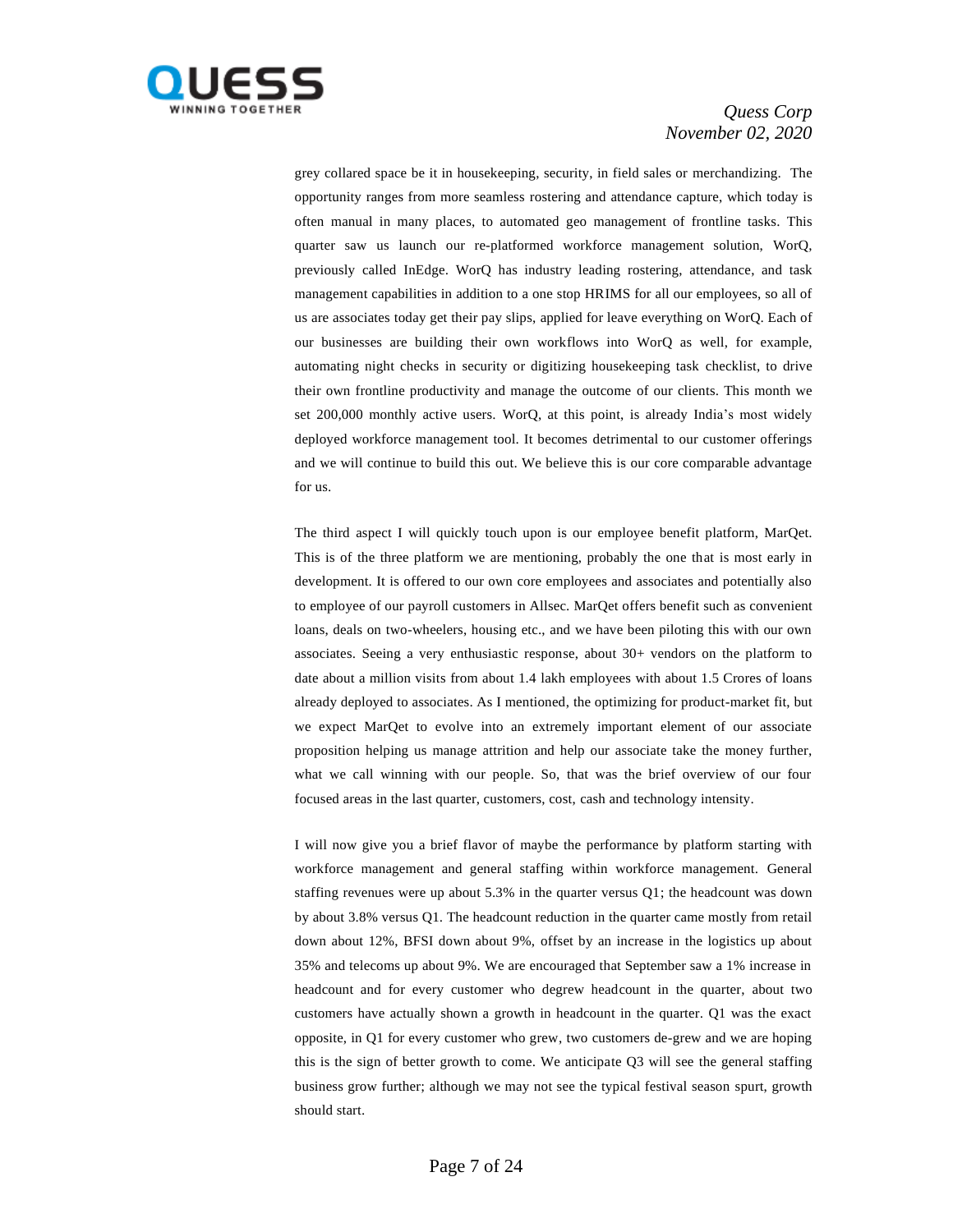

New customers acquisition in GS has continued to be promising with 23 new logos added in the quarter. We are working on accelerating it, especially in the industrial vertical where we have traditionally been underpenetrated. We are also ramping up our presence in task-based contracts to meet demand from new customers who have very short-term needs. With new labor loss recognizing Gig platform based employment, we believe that task-based work will be an integral part of the mix, general staffing monthly permanent will always be needed but there will be a need for flex and we want to see how we build our capabilities to match our customer needs in this area. GS will also, by the way, be the biggest beneficiary of our QJobs platform, with an ambition to drive recruiter productivity to multiples of the current level and several pilots underway. So that was general staffing.

The second part of workforce management is IT staffing where the domestic business is doing better than our pre-COVID-19 plan. Our EBITDA, I am happy to say, is up 52% versus Q4. We have seen a 240-basis point margin expansion from successful execution of our strategy to focus on higher margin positions with some very impressive new partner acquisitions. So, we are very excited about this improved trajectory in domestic IT staffing with our businesses in Singapore, APAC and Middle East remaining largely on pre-COVID-19 business plans to date.

The third part of work force management is our training and skill development business. This continues to be deeply impacted by lockdown through the quarter with most of our facilities not being able to open. Revenue was down about 84%, losses have, however, come down in Q2 versus Q1 with us managing down some of our costs, although the EBITDA reduction in the same quarter last year was about Rs.17 Crores. So, of the Rs.24 Crores I gave you earlier, about Rs.17 Crores come Excelus. The Government has committed to cover some of the fixed costs we incurred during the last six months, but we have not provisioned for this yet. This amount when it come, if it comes, would be an upside should it come. The business has started off operations now in B2G and we kicked off some exciting new B2B projects also, including one level established, 150 plus vocational training centres pan India and we should see by Q4, I think, TSD coming back to full operational speed, assuming that COVID-19 continues to subside and there is no major incidence in our centres. So, that was workforce management.

The second platform is operating asset management of which the first part is integrated facilities. The IFM business can be broken into housekeeping and food businesses. Our total IFM business revenues in Q2 fell by about 5% versus Q1 and this fall was completely attributable to the food business. So, on the housekeeping front if you look at the IFM business, performance has actually been flat year-on-year despite IT services;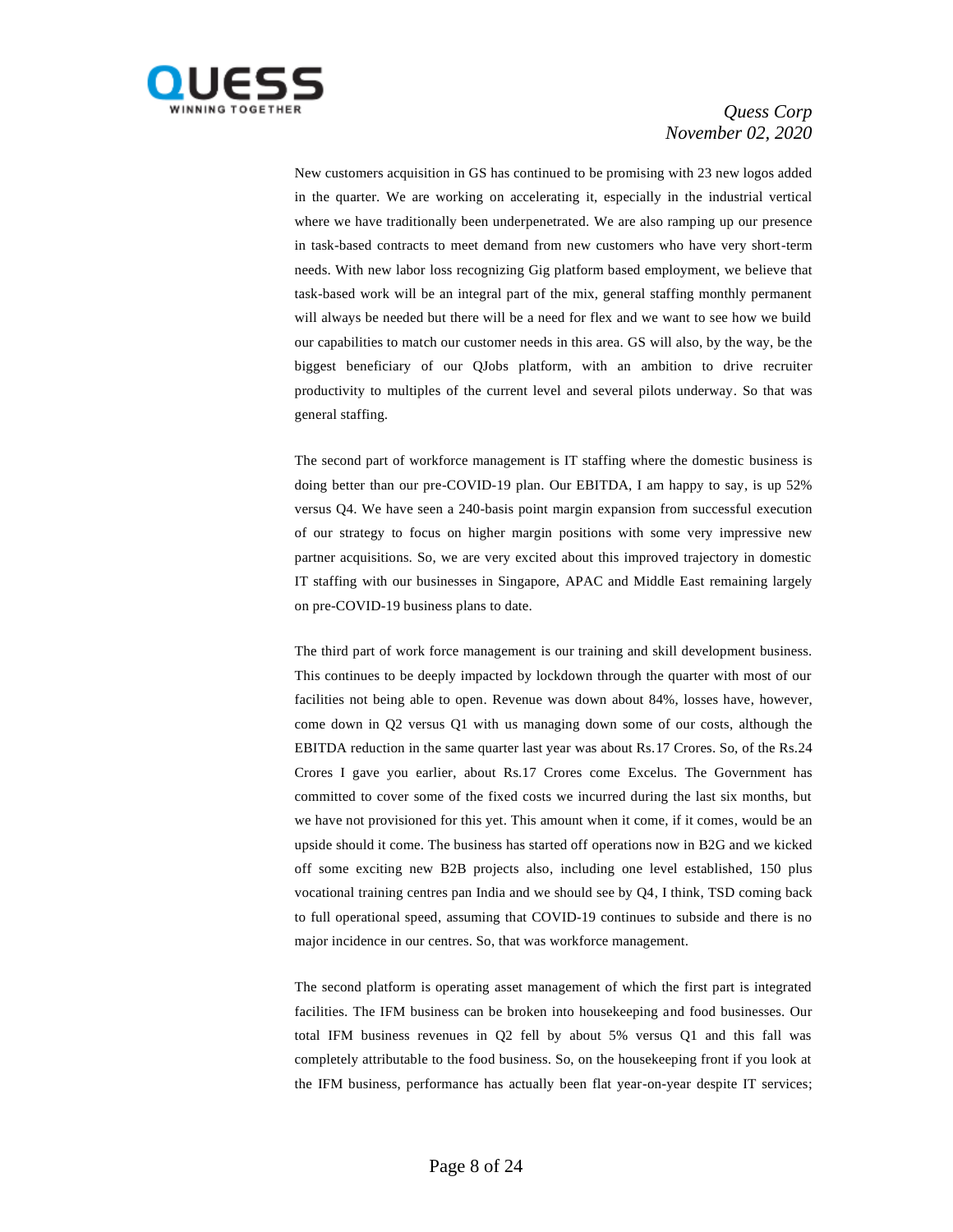

the IT service sector which is about 25% of revenues in Q2 seeing a reduction of third versus last year owing to continued work from home.

The manufacturing, healthcare, BFSI, infrastructure are pretty much back on track and back to pre-COVID-19 level; so really housekeeping has been flat. It is the food business which used to be about 15% of IFM revenues in 1H about a year ago has fallen about 46% year-on-year and that is really what has driven the EBITDA reduction in this business.

Our team has shown strong resilience during this time using the quarter to further strengthen and go-to market approach with a very sharpened vertical focus on Healthcare, Industrial, Public Utilities, emphasizing innovations such as chemical-free sanitization and biophilic workplace. Our integrated sales teams have started a strong pipeline with focus efforts on 75 plus large and strategic accounts and have added 70 new logos in Q2 of which five were integrated offerings with security. We hope for an even stronger H2 in terms of customer acquisitions.

On Terrier, the second part of the OAM platform we have seen significant downsizing pressure especially in IT services which accounted for a third of its pre-COVID-19 revenues. Overall, revenues of Terrier were down about a quarter year-on-year. We have not lost customers per se; on the contrary we have added 20 logos in the quarter but we have fewer heads deployed per site, especially given the reduced use of office building and the reduced use of transportation in IT and ITES in this period. So, we do expect these numbers to recover as workers return to work and, in the meantime, we are doing whatever we can do to provide new sales activity especially mantech combined view by improving the operational performance and digitizing our workforce management to improve agility.

The team has also done a great job on collections. They had their best collections month ever in terms of absolute collections brought in and they have brought their DSOs down.

On the industrial side, which is the third part of OAM, revenue has been pretty much flat quarter-on-quarter as declined towards the end of Q1 was offset by growth over Q2 with the start up of industrial and manufacturing operations across the country. The team is focussing hard on digitizing our hiring and workforce management while expanding business development capability. The sales team is looking very strong and we expect really good momentum going forward in this business which is now fundamentally stronger than where it was a year ago. That was Operating Asset Management.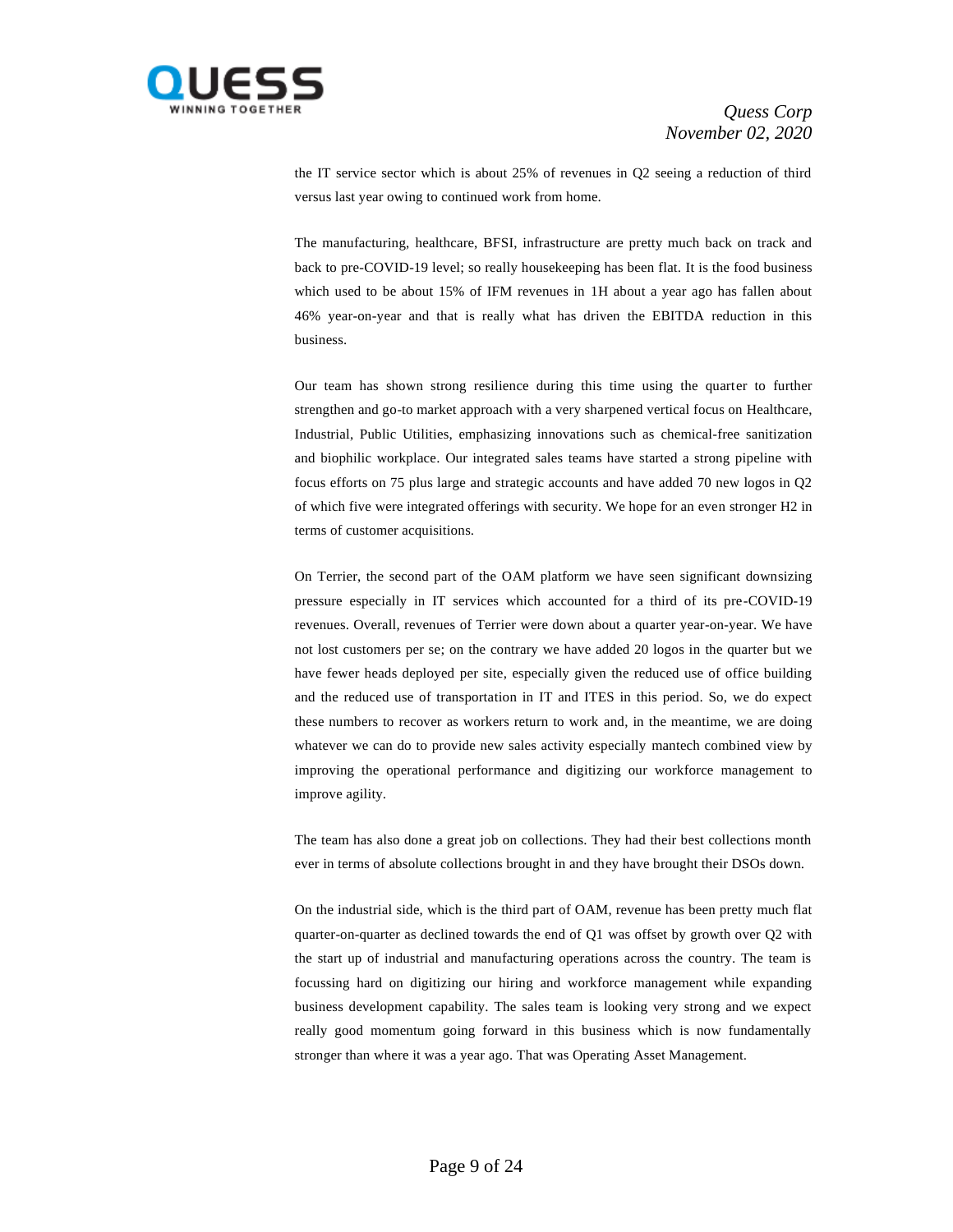

On Global Technology Solutions we saw revenues grow about 13% quarter-on-quarter, about 8% year-on-year with EBITDA following a similar trend. Our North American IT business continues to grow healthily with our go-to-market integration under one brand completed. North American EBITDA actually grew 20% quarter-on-quarter on the back of new customers and service lines. During COVID-19, we commenced a new service line on end user computing which has been the fastest growing business to cross a million-dollar annual revenue rate with very healthy margins.

We have seen new business come very fast in IT services, in private as well government sectors, with several new customers being added on the insurance platform. So, the IT story is a good story in North America. On the BPM side of GTS, Conneqt and Allsec both saw revenue growth in Q2 versus Q1 at 17% in Conneqt and about 6% in Allsec.

Talking about Conneqt, interestingly, although revenues are lower by 12% versus a year ago, EBIITDA was actually up versus a year ago on the back of strong efficiency measures taken in H1. With the lifting of loan moratorium we hope will be more or less back to pre-COVID levels in Q3 and return to healthy growth thereafter, especially as we see enthusiasm for our customer care-in-a-box digital solution and appetite that we think is higher than the fore for shared services outsourcing.

For Allsec, we saw revenues grow about 6% versus Q1 with EBITDA going up a little bit more than that at this point we expect Q3 also to be back to more or less pre-COVID-19 levels. This business has two parts, the HRO business and the CLM business. The HRO business especially continues to grow healthily. We had 30 new customer additions. As a matter of curiosity, by the way, and possibly a barometer for white collar employment in India, you will be interested to know that on the same customer basis our Indian enterprise customers saw the total number of pay slips processed per month fall very marginally in the quarter and overall down about 5% versus March FY2020, so Q4 FY2020. So, we have seen overall in the white-collar space may be a 5% drop in employment although Q2 saw continued drops especially in weakening in FMCG with increase in BFSI and e-commerce.

Moving to Monster, Monster has seen traffic up by about 60% in Q2 compared to Q1. Recruiter search volumes increased by 30% versus Q1 after a 50% decline in the previous quarter. Job postings have increased by 69% in the quarter and 29% higher than Q2 FY2020 as well with sales performance also up by 46% quarter-on-quarter. Renewals have shown significant improvement compared to last quarter and actually are close to all time high. The business has had another positive EBITDA quarter although we do expect Q3 to be slightly negative again given some planned investments. We continue to be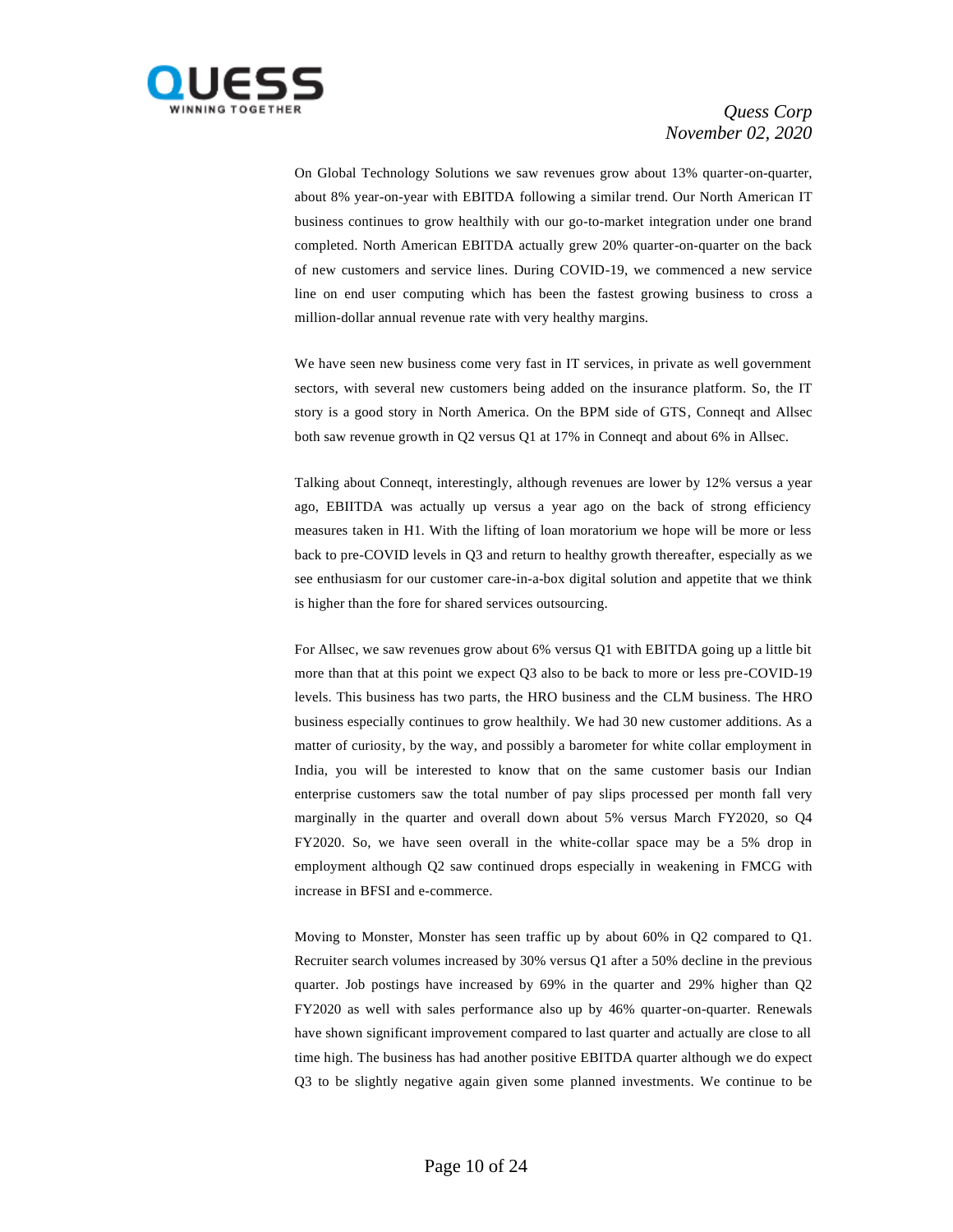

optimistic about this business trajectory, with its improved product performance, renewed recruiter enthusiasm and overall better operational tightness all around.

The final part of our emerging business is QDigi which has had a strong Q2. Operations are back to normal with many new customer acquisitions. We actually closed Q2 in QDigi with highest quarterly EBITDA ever and we expect to grow further in Q3 on the back of festival season volumes. We have also launched our Extended Warranty product towards the end of Q2 which we hope will develop nicely.

That is the overview of the platform. I would like to close here by thanking each of you for being here today. Your support does matter to us. We cannot choose the time that we live. We can choose how we respond to them. We are excited about the choices we have made at Quess during the last three quarters to strengthen our institution's operations and balance sheet. We are proud of our team for the resilient demonstration at this time. We assure you we remain focused on our north-star of 'Winning Together' with our customers, our people and with you, our investors. We are now happy to take any questions.

- **Moderator:** Thank you very much. We will now begin the question and answer session. The first question is from the line of Sudheer Guntupalli from ICICI Securities Limited. Please go ahead.
- **Sudheer Guntupalli:** Thanks for the presentation Suraj, as always, very insightful. Just wanted to know your thoughts on how this festive season is panning out; on one side we are seeing few data points that suggest there might be trends of revenge travel, revenge shopping etc., playing out. How real are these trends and how do we see these impacting different business segments of us especially in the December quarter?
- **Suraj Moraje:** I think the festive season has typically played out mostly for two businesses our General staffing business and our DigiCare business. I think in our general staffing business, we are certainly seeing optimism come back, I think that it is clear that the economy is getting better day-on-day, week-on-week. I think what we are going to right now, the pre-Diwali period is also important to watch. Having said that, we may not see the spurt that we have seen in the past. Clearly, e-commerce is going up and we have grown nicely there in general staffing as well. But at the end of the day physical retail outlets today will still, by and large, use their existing stock of employees as far as possible to manage the festive season. I think beyond that, once they get comfort as people are coming back to the shops to shop again, and the last weekend seems to have been better than the previous weekend from all reports, I think we will start seeing further growth. Maybe from our side, the real implication is we need to and we will keep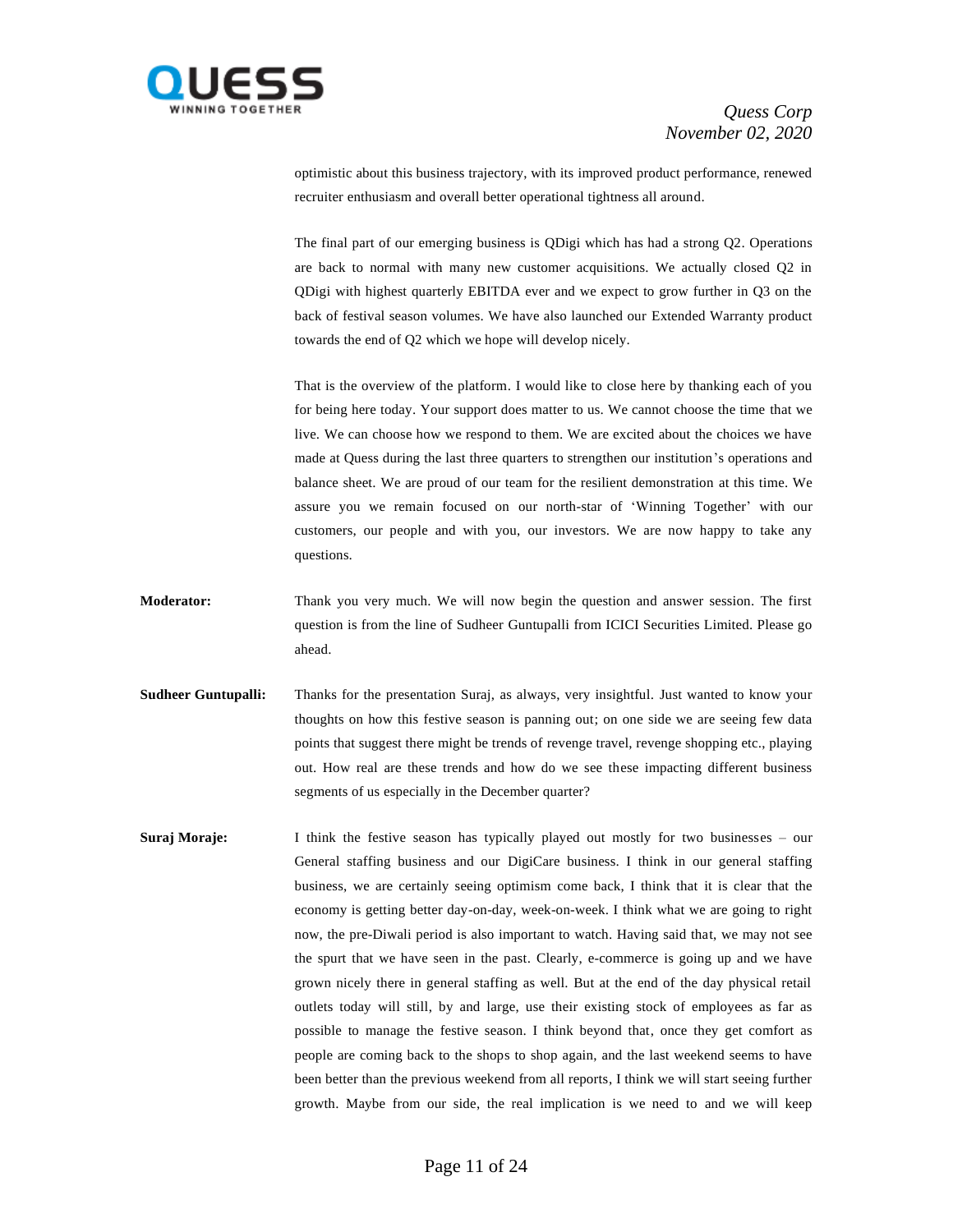

focusing on areas where there is growth, largely around the e-commerce and industrial space.

On the DigiCare business, which typically has benefited from higher installation and servicing in the festive season, I think it is fair to see we have seen those volumes come in and we do think that the DigiCare business will have a better Q3 than Q2, I think there especially around the FMCG sectors, we are seeing a lot of uptake and sustained uptake still which gives us hope that a quarter ago when lockdown was over people said people are coming to buy, everyone is wondering is it for a week or two and then people go back. Now, hopefully, we are seeing optimism return. It is going to be key for us to manage these COVID-19 numbers, Part of what is giving me optimism at this point in time is that one week after Dussehra, we are still not seeing the spurt in COVID-19 when the numbers nationwide seem to be managed, which hopefully means that as a community we figure out how to go about our business and we still keep safe. But you will have to keep watching that balance, but they are optimistic at this point.

- **Sudheer Guntupalli:** Within general staffing, Suraj, you are actually talking about a new line of gig workers etc., which should see further traction under the new labor law regime. Can you kindly throw a further color on that?
- **Suraj Moraje:** Globally, it is very clear that people wanting to work part time and be paid part time is the phenomenon that is here to stay. That is one thing that is established. The second thing that is established is that Indian labor laws now acknowledge that gig platforms in the new laws is brought in within the ambit of social security and so we formally recognize, in some shape of form, that gig platforms are a real thing. Going forward, obviously in the short-term with uncertainty, a lot people are looking to say can we actually, in addition to having permanent staff who manage the base loads, have temp staff who manage the gradual peak. Can we also think about how we get the sort of task base staff who manage dramatic peaks for weekend, let us say like I want people only for a day every Saturday or let us say I need to go and enter a new city and I need a bunch of activities to be done in that city. These kinds of staffs lend themselves to people who will work on a per staff basis. We think that given that now this is in the mainstream, we have always have huge premium on being compliant as a company, the government has now recognized that this is something that is needed. We want to play a part in that space, we do have a couple of contracts where we are experimenting with this, it requires slightly different technology, slightly differently operating skills. So, we will see how we can augment our strengths and then experiment of this space. Guru you want to come in.

**Guruprasad Srinivasan:** Gig has seen in a way featuring here and there though it is getting formalized now, activities are there, they have weekend promoter's activity which are buffering. So, this is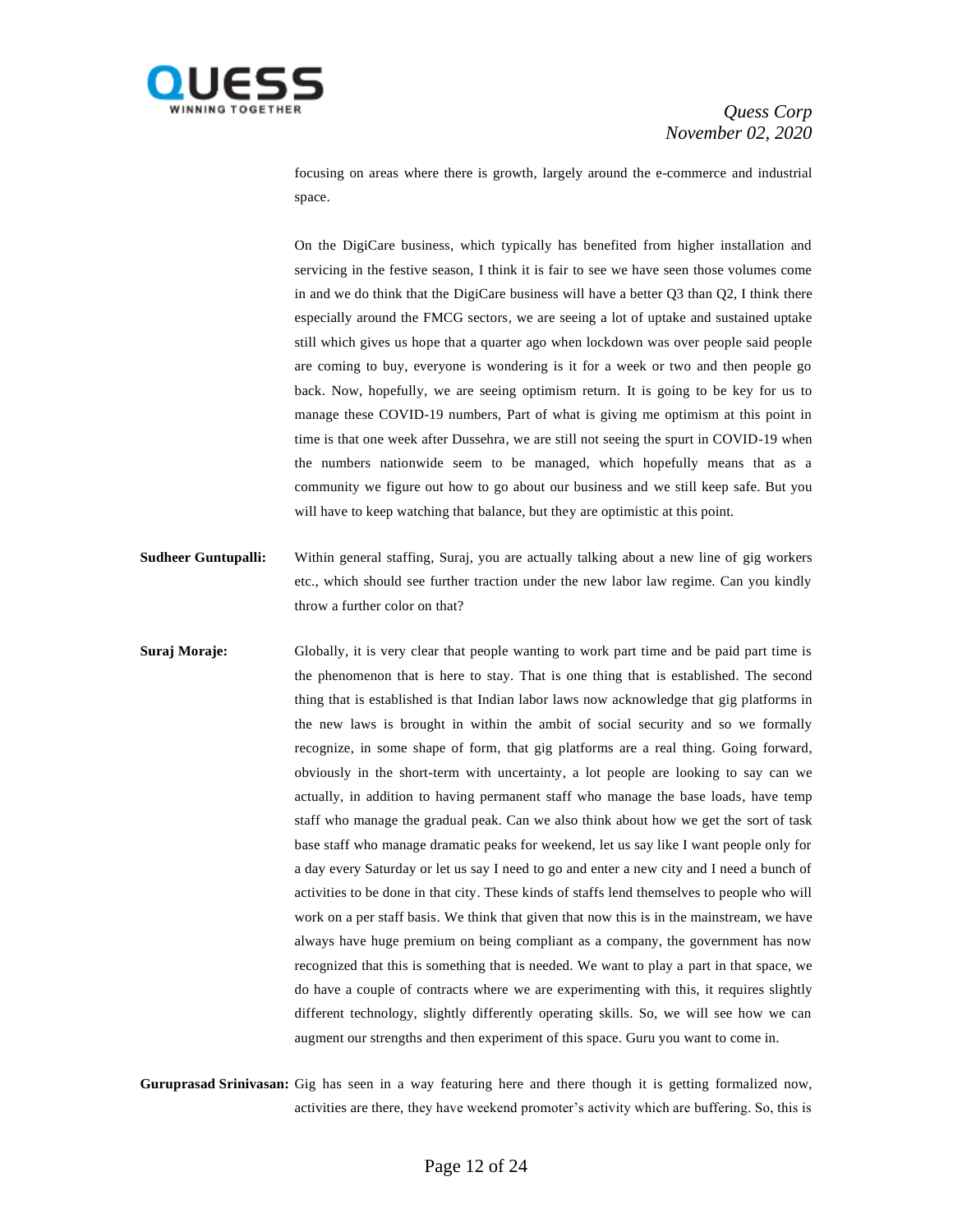

a value add for us in Quess as part of the staffing to formalize and get into the sector so, this will only help us to build more on the segment. These are the activities which we are not probably catering perhaps to run a weekend promotion or specific task-based projects, so it will help us to play in that space going forward.

**Sudheer Guntupalli:** Thanks Guru and Suraj. We have done a very good job on cost rationalization and cash conversion over the first half. So, from the current levels how should we think about overall margins, segmental margins and cash conversion going ahead?

- **Suraj Moraje:** In our own internal projections, first of all, we have assumed that, over time what is going to happen is, some of these IDC reductions we will reinvest into other areas for example, technology and so on and so forth. So, I think what you should assume is that the EBITDA margins we had let us say last year, you should project them in your model and not use this year's EBITDA margins and then any upside to that, we will communicate overtime but for now just stick with last year's EBITDA and project those on an ongoing basis. I think overall the way we have thought about is this year Rs.70 Crores to Rs.80 Crores permanent saving in IDC is what we have built in, Sudheer.
- **Sudheer Guntupalli:** Thanks, Suraj that is very helpful. All the best.

**Moderator:** Thank you. The next question is from the line of Divya Jain from ICICI Mutual Fund. Please go ahead.

- **Divya Jain:** Thank you for the opportunity. My question is more regarding the sector exposure in terms of general staffing, what are the traction sectors in the short-term and in our view which is the sectors which are most likely to witness peak growth in future. Just wanted to understand in terms of the sector exposure how do we stand?
- **Suraj Moraje:** Lohit you want to take that for GS specifically?
- **Lohit Bhatia:** Good afternoon. I think Suraj did allude to this I will just elaborate a bit more in line to your question, if you really look at it from a GS or a workforce management perspective, at Quess in the last two years we had taken a strategic front and grown our BFSI segment and that today for us is a largest followed by Retail, Telecom, Industrials, FMCG, FMCD, IT/ ITES and Logistics. Coming back to your specific question on where are we today and what do we see, and again taking a lead from what Suraj was initially mentioning, if you notice e-commerce logistics has definitely shown stupendous growth, IT/ ITES as he mentioned, not just in India but we are seeing growth across Middle East, APAC and COMTEL, our asset in Singapore, as well. Industrial is something that we are growing as a complete segment. To give you an idea, industrial used to rank the fourth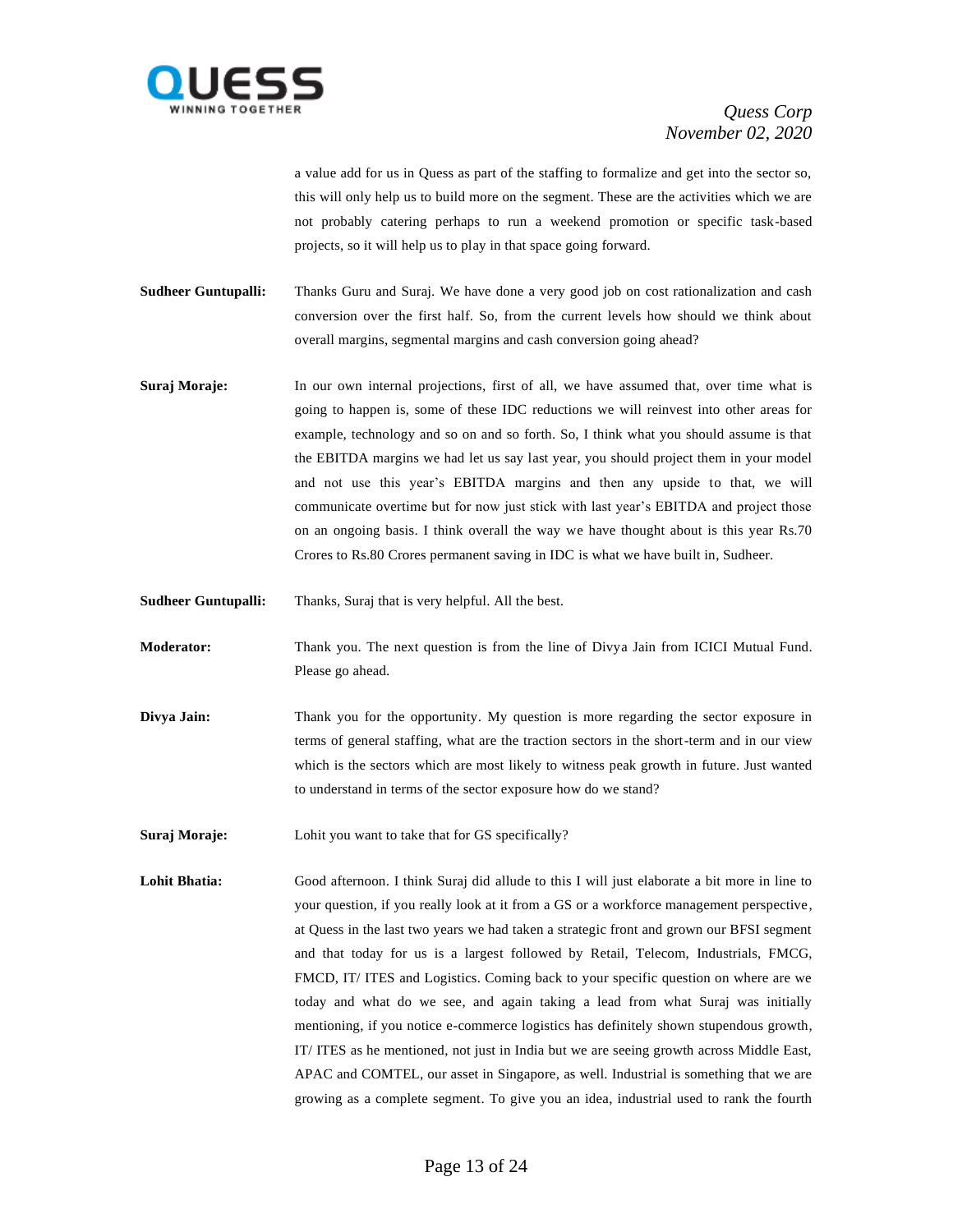

largest segment for us and was only 11%. In the last six months, we have seen much more traction coming in industrials and all of us are reading it as to why that is happening across the country. It also feeds to the rural demand and the semi-urban demand, while retail is the one big segment which is number 2 in our segments list at the moment remains either flattish or degrowing. Retail also, predominantly, if you notice our customers are finding better traction in rural and semi-urban, but if the urban market where they are still concerned, they still care and people are a little concerned about COVID-19 numbers rising and hence not frequenting stores and malls the way we would have liked to see by Q3. So, how we are looking at this is we are growing where we see India is growing in terms of employability, which are Industrials, Telecom, Logistics and BFSI. We are also noticing that till September, which is the turnaround that Suraj mentioned, the BFSI segment has opened up lot more than they did in the first five months. It also coincides with the end of the second moratorium and that is one of the reasons why BFSI traction in Q3 and Q4 will start to stabilize and start to grow for us. Adding to that, we are definitely looking at newer markets for ourselves, we are definitely looking at newer customers and as our disclosures given for this quarter, 80 new customers have been added in WFM, 23 of those have been added in General Staffing, all of whom if you notice would either have come from the stable of industrial BFSI or e-commerce.

**Divya Jain:** Just a follow up to this only, if you see e-commerce, would you extrapolate this trend for years to come because of COVID-19 this has happened, eventually this might reverse back. Then, what would the growth pool for Quess in terms of General Staffing?

Lohit Bhatia: The interesting thing about Quess and the General Staffing portfolio is that they are equally large as a market leader in retail as well as in online presence, which is ecommerce and logistics, and in a manner of speaking great kudos to our teams which have had that diversification strategy over the years and it is paying for us today. So, there are segments which are growing like you rightly said because of COVID-19 and people are moving away from offline to online but as Sudheer also mentioned in the previous question, and so are you alluding towards, there is a degree of revenge shopping, revenge buying which has been noticed and it has when things like pandemics do come to stability. With more and more people now getting, let us say, more stable in their jobs, getting incomes which were deducted by their organizations reinstated back to them, period in front of us would possibly be for bonus and incentives and thereafter, at some stage, next financial year, may be even appraisal that brings back the consumer confidence which is missing today. So, from a Quess perspective, the way you have to look at it is, even if Q3 we are not seeing the kind of retail traction we have seen in the prior years, we are very well placed between the two legs. E-commerce growth also lends to growth at Quess WFM level and General Staffing. The retail growth also lends to, in a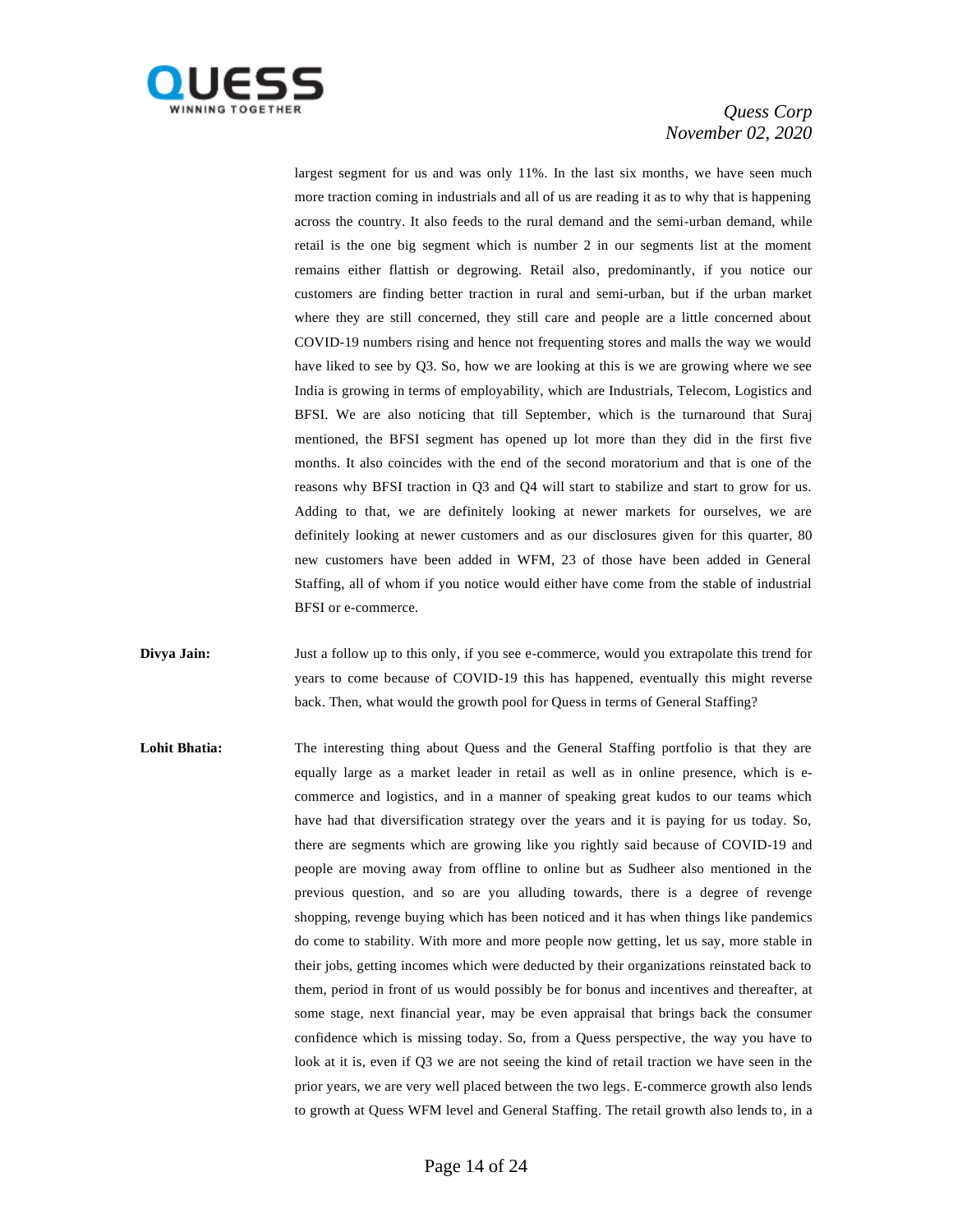

manner of speaking, because the customer base in both categories is equally large for us and if both grow then it is overall absolutely wonderful circumstance.

**Suraj Moraje:** Thanks, Lohit.

**Moderator:** Thank you. The next question is from the line of Aditya Bagul from Axis Capital. Please go ahead.

- **Aditya Bagul:** Good afternoon gentlemen and congratulations on wonderful numbers amidst really challenging time. I have two questions: one is more near-term; we have talked about some fixed cost reimbursements from the government in the Excelus business. Is there a chance you can quantify that number for us and assuming that Excelus wise Q4 or Q1, do we expect workforce management to go back to the 5.1% - 5.2% margin trajectory? That is the question number one. If I may I will ask the second question as well. A lot has changed since, close of 5<sup>th</sup> of March, when we had our annual conference, in terms of where we are both in terms of our assumptions and where we want to go. Though our target of 20% ROE remains very, very clear, just wanted to understand the two or three blocks which are key to delivering that number and how are we placed given the last six months on those peak outs?
- **Guruprasad Srinivasan:** Aditya your first question was regarding the grants. We have been having series of discussions at appropriate level with the government for last almost about 60 days. We cannot put a value to this at the moment; these are the cost reimbursement basically that we are asking for all the centers which have been shut for almost six months now. So, while till date we do not have a denial on this, but we have not counted in our projections, so if at all it comes, it is going to be an upside, so whatever comes is going to be an upside that is where I would leave this bit. The second question that you asked was will our margins be back at level of where it was pre-COVID-19 in total WFM? One thing that we have got a clearance rather in many places that by mid of November the centers are going to open so, that is a clear indicator for us. There might be lockdown that may continue in few states but majority places we should continue. So, by Q4 we will be fairly back on to track with this business.
- **Suraj Moraje:** Let me take the question on ROE and how we are going get there. There are four buckets of work to get the 20% ROE from where we are today. Two buckets fit into EBITDA, one bucket fits into PAT and one bucket fits into the denominator of equity. Let me talk over each of these. So, there are four pieces of work, one is to make sure we are growing our good businesses at, let us say, 20% topline year-on-year and getting some operating leverage out of them in the process and that is something which I think is quite easy to understand. The second part on the EBITDA side is just harvesting some of the streams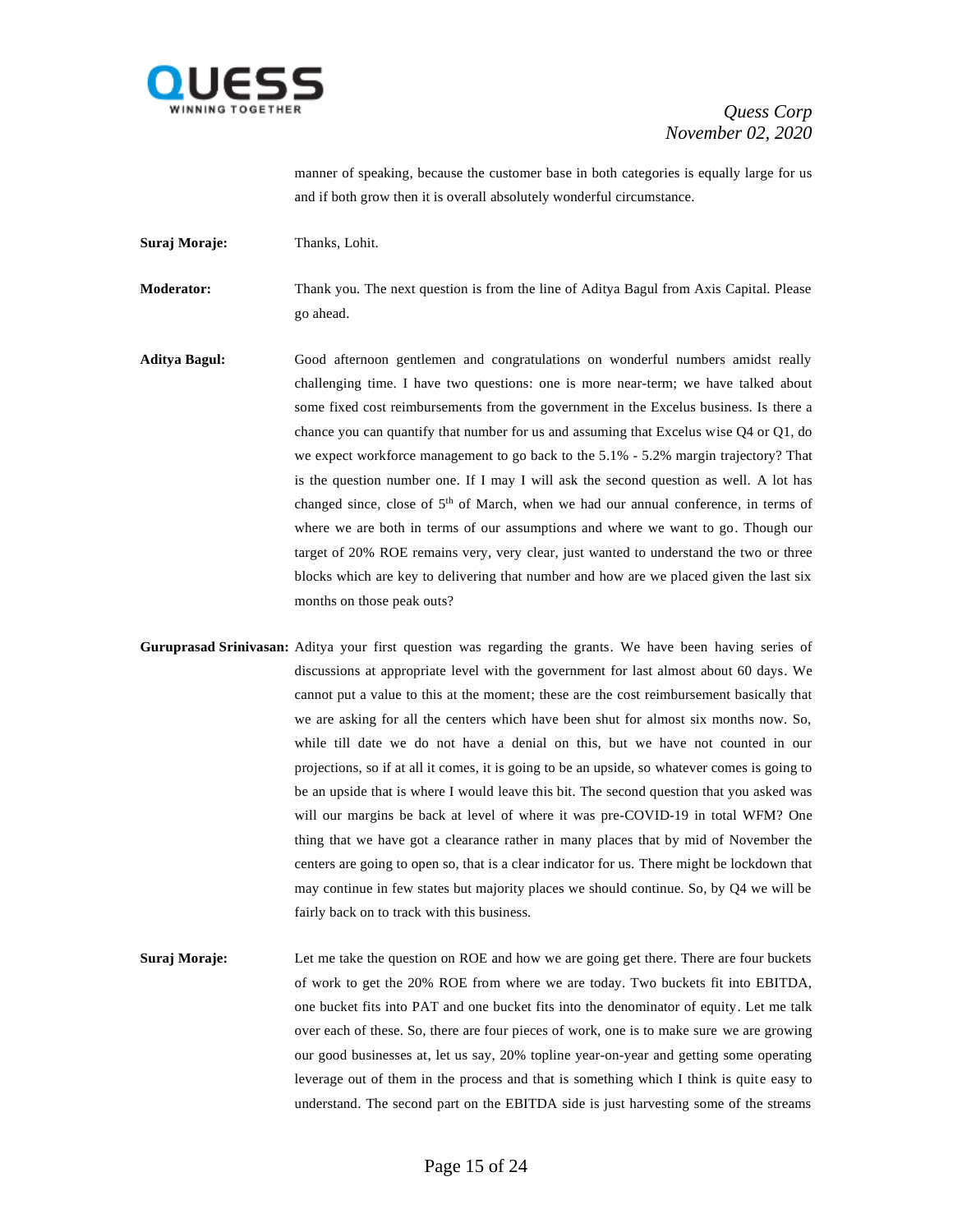

that we do not believe we will get to profitability or reducing some of the unprofitable businesses that we have. So, if you take look, Monster was at -24% last year, this year, we are at +6% so far let us see where we end the year. But some of those drains or Dependo which we sold we are just getting some of those orders, the picture already kind of adds on to the starting point of EBITDA if you will. So, those are two on the EBITDA side. The third is then improving our PAT to EBITDA conversion rate and that is really around managing interest costs, managing our intangibles and managing our depreciation. We have interest costs paying down our debt as quickly as we can, and you are seeing from the execution there. On depreciation, it is really around how can we manage capex better, are there ways to optimize it and as we speak, we are looking at elements of that. On the intangibles, the Tatas do have a put option on Conneqt as and when we do that, the MCI put cost will come down so, that should progressively come down also. So, that is the third part which is managing the PAT to EBITDA conversion. The fourth part is just ensuring that we keep control on the denominator which really means thinking through; I think one of the things that we will think through once COVID-19 is behind us and once we have visibility is for example, we are thinking about our dividend policy, we will be very careful in any capital that we raise to make sure that whatever we raise is clearly going to go into equity and ROE accretive ways so, that is the fourth thing managing the asset base. At this point, internally we are still targeting FY2023 to get there, and we are doing our damn best to run behind it, and we will give you updates as and when we have them.

- **Aditya Bagul:** That is very insightful Suraj. Kudos on exiting Dependo and Quess East Bengal Football Club; just wanted your thoughts on any other businesses that we had wherein we are looking to have a strategy exit now?
- **Suraj Moraje:** There is nothing that proactively looking at right now Aditya as and when we do, we will come back to the updates at this point, I think, no update to give.
- Aditya Bagul: Perfect Suraj. Congratulations once again to the entire team and best of luck.
- **Moderator:** Thank you. The next question is from the line of Nitin Padmanabhan from Investec. Please go ahead.
- **Nitin Padmanabhan:** Good afternoon everyone. I had two questions. One is, on as the General Staffing business, we have seen revenue growth despite a drop in headcount. Is this because of the incentives coming back or how should one think about this?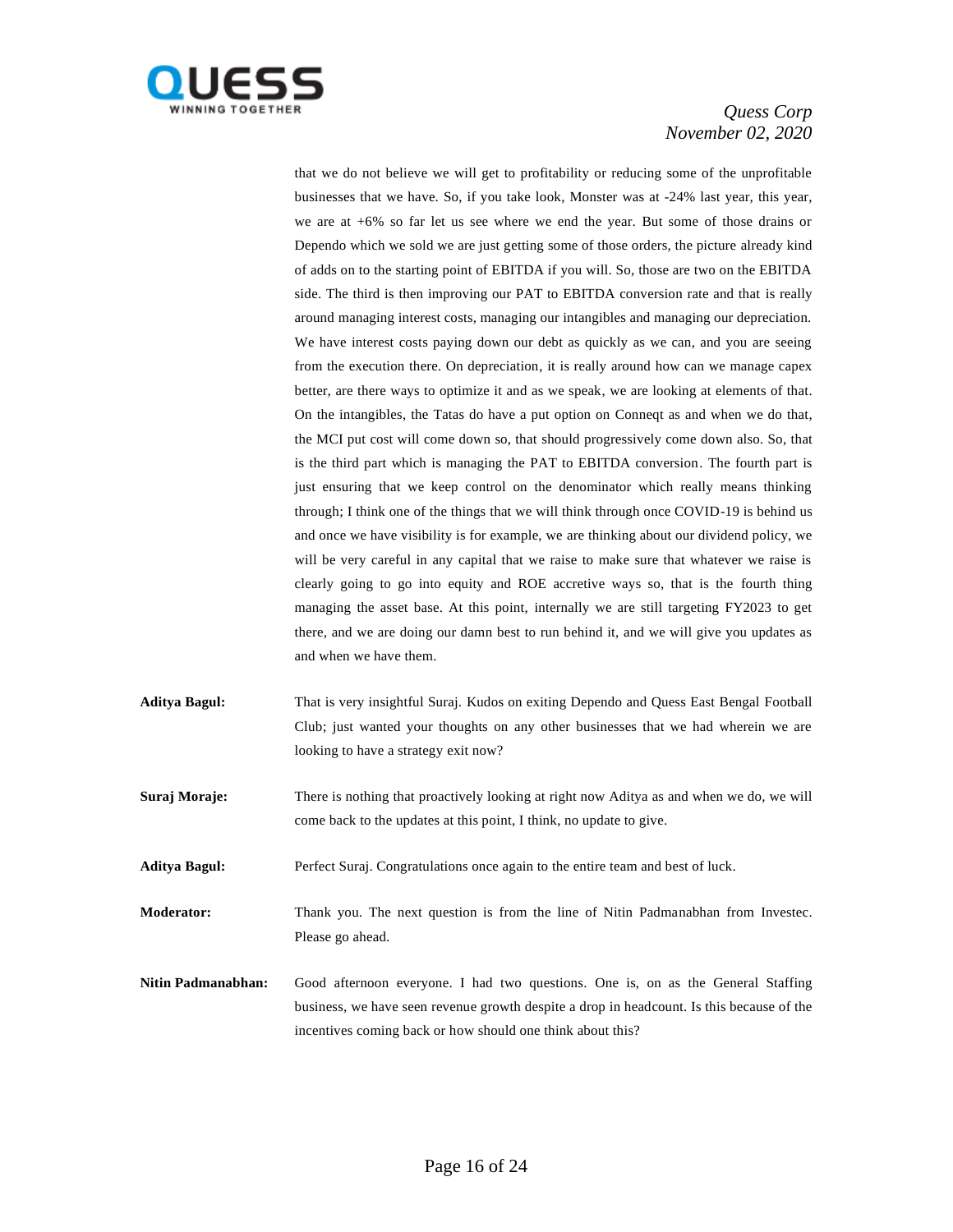

- **Suraj Moraje:** Absolutely. What has happened between Q1 and Q2 is some of our salespeople have gone back to work and many of these contracts are fixed price contracts and therefore as we get incentives it is pretty much parked there.
- **Nitin Padmanabhan:** The second one was: in the first half I think we have had Rs.50 Crores impact on EBITDA from Excelus and the food business. Do you think the second half you will see recovery there, with some at least Rs.30 Crores-Rs.40 Crores of additional EBITDA, is that a fair way to think about it or it could be at longer?
- **Suraj Moraje:** I do not want to give a forward-looking thing but I will tell you, I do not think we will reverse all of it. Excelus, for example, the startup has started but we started up now with new SOP's, much more social distancing, so the profitability per site may not hold. On the food business, we really dependent on two things, education institutions starting up ad we are seeing some startup progressively from November 15, right. Question is, how many parents will allow their kid to come back of kids who come back how many will actually from the dormitory versus being told by their parents to hold themselves up in the room and make their own food. All these behaviors have to play out and for the part of food which is linked to IT services those folks have to come back to work so, it will be progressive within. It will be progressive we are hoping that work to office at this point will go faster than everybody expects because once people come back to work, we feel people like it, but we have to see.
- **Nitin Padmanabhan:** Suraj I will probably get in for a follow up. Thank you. Thanks a ton.
- **Moderator:** We take the next question from the line of Shariq Merchant from Duro Capital. Please go ahead.
- **Shariq Merchant:** Good afternoon everyone. I had a very basic question on the DigiCare business. Could you help understand the economics of the business and the opportunity that you see in the next two years to three years, how should we thinking about the business scaling up, the challenges that you face in the business, and the margin trajectory as well?
- **Suraj Moraje:** Look, I think this is a business which has traditionally been very brick-and-mortar business. It was driven by mobile handsets servicing in brick-and-mortar service facilities. I think the breakout that the team has made in the last few months is that, at this point, the amount of activity coming from field services has actually equalized the amount in physical retail. What we are trying to do is to variablize our cost structure so that we are not tried down to physical facilities. So, that is one way of movement. I think the other we are moving the business is to move beyond mobiles into all kinds of consumer appliances. So, at this point, for example we had a very large installation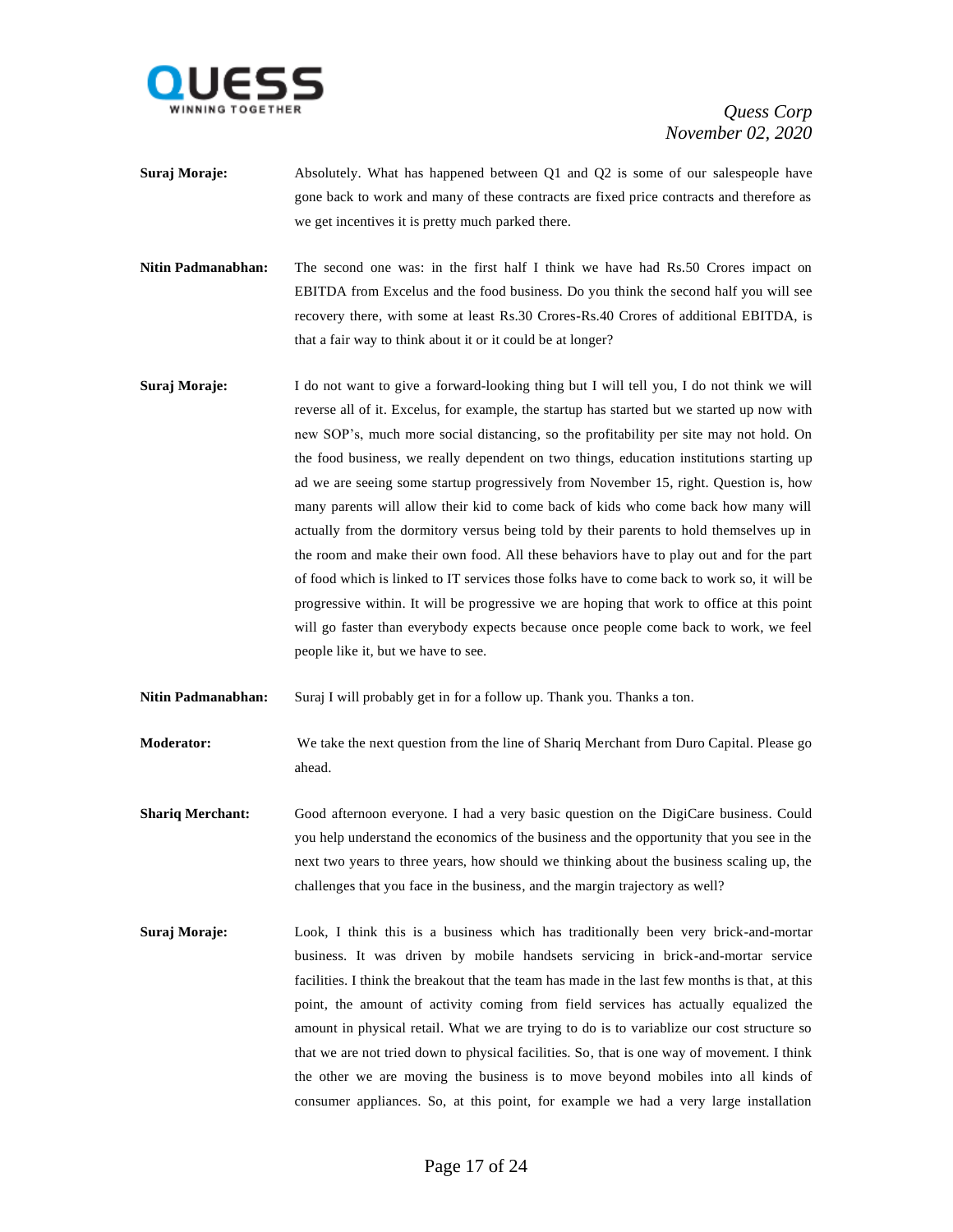

partner for Amazon for anything that they sell off their websites and many other consumer durable companies, if customers call for warranty or outer warranty, it is actually our people who go and service. So, the way we are thinking about this business is to kind of make it, overtime, much more B2C rather than B2B, directly linkages with the customers whose homes we go to, providing high quality service; so I think we should therefore see EBITDA margin expand gradually over the time and we should see continued growth. What we do not want to do is put in too many additional brick-andmortar stores that are customer facing because one of the realities of this business is that it is highly seasonal. So, air-conditioning kind of spikes 3x, 4x around February-March, installation spike in Diwali; we want to make sure we keep our fixed cost low and have access to our variable cost of well-trained labour.

**Shariq Merchant:** Thank you, so much.

**Moderator:** Thank you. The next question is from the line of Rajesh Kothari from AlphaAccurate Advisors. Please go ahead.

- **Rajesh Kothari:** Congratulations for good cash flow focus and more gross debt repayment and I hope more net debt repayments also happens over a period of time. Sir, my question is very basic question, if I look at your first business, the workforce management and if I add back 17 Crores to EBITDA to 63 Crores EBITDA reported by you but it is still 20% decline compared to last year, 15% decline compared to last year 91 Crores. That means we have lost margins somewhere, so can you tell us why is that reflecting like that?
- **Ramakrishnan S:** I think one of the things, Rajesh, you should consider is that couple of businesses on the workforce management where the business was down, especially in Excelus, the training and skill development, our margins are considerably higher as compared to compared to our General Staffing. So, like Suraj mentioned once we have training and skill development business launching back, that should help us to kind of get these margins back in shape; that is number one. Number two, I think we discussed this in the past also, that we are signing up some large deals; since the size of the deals could be large, there could be the possibility where we start off with relatively a lower margin and over the period of time catch up as we increase the scope; so that is the second thing. The third thing is, I think, during the festive season generally there is a lot of pass through. So, which means that now the revenues would get pushed up but not necessarily the margins. As the pass through comes down over the period of time because the festive season is not there, or we get past the festive season, then I can settle that will also contribute to get back to these original margins. So, those are the broadly I will say three probably tickers which contribute to the margin.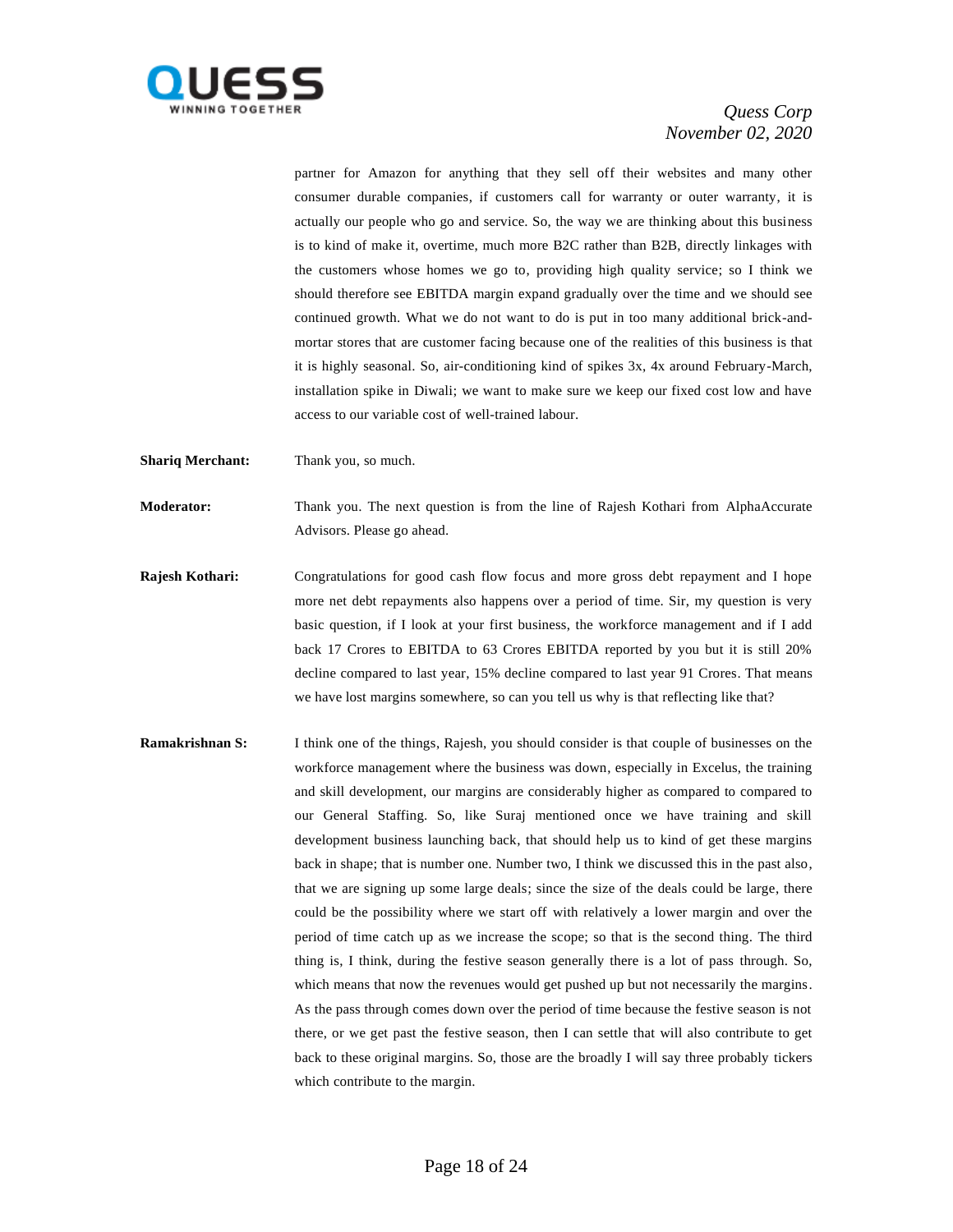

| Suraj Moraje: | The other way to think of it Rajesh is, when you take the Rs.91 Crores from the same     |
|---------------|------------------------------------------------------------------------------------------|
|               | period last year and you subtract Rs.17 Crores you get to about Rs.74 Crores, your point |
|               | that is about 14.8% lower, but you also talk 18% lower headcount overall. If you look at |
|               | the revenue EBITDA per headcount or so if gone up a little bit is my sense because of    |
|               | cost cutting. That is how I think about its Rajesh.                                      |

- **Rajesh Kothari:** So, Rs.17 Crores is it your cost or is it an EBITDA lost when you are putting Rs. 17 Crores is the number?
- **Suraj Moraje:** Differential; if you take the EBITDA in the quarter last year plus the losses this year, the differential EBITDA.

**Moderator:** Thank you. We will take the next question from the line of Jonas Bhutta from Phillip Capital. Please go ahead.

- **Jonas Bhutta:** Good afternoon and thank you for taking my question and congratulations on the phenomenal cash flow performance. I had two questions. First, on the comment where you have seen growth in September-over-September last year, A) whether that sort of pulled through even in October and digging deeper within that, just trying to understand, whether this growth is coming back from existing clients returning to work on their existing site or a bulk of this has come from new site getting deployed from new clients. Just trying to get a handle on whether this is a new business coming in or existing clients just going back to the old mandate that is the first question?
- **Suraj Moraje:** I think it is too early to comment on October, the numbers typically come towards literally the first week of the following month. See, I think if you look at the headcount increase, in Q2 it comes from existing customers so if you look at I think, two or three customers have grown headcount and that is where really the pluses have come from. Lohit if you want to give any more granularity where into new sales, what role new sales has clearing headcount you want to just launch.
- Lohit Bhatia: Happy to Suraj. If you look at it from what we have been speaking about since the last hour, primarily what happens is whenever you sign new relationships and new customers, it takes a few weeks and few months for the oil to get smoothened into the engine and things to start reflecting in headcount, in revenue and then fall through into EBITDA. Most of the customers specially sign during this financial year having large upside in future; however, they have been cautious themselves also and they are giving smaller mandates, what we spoke about was that possibly the worst for the WFM platform is somewhere in the mid of August, from August 3 onwards we have been seeing weekafter-week performance improvement in the last few weeks of August as well as four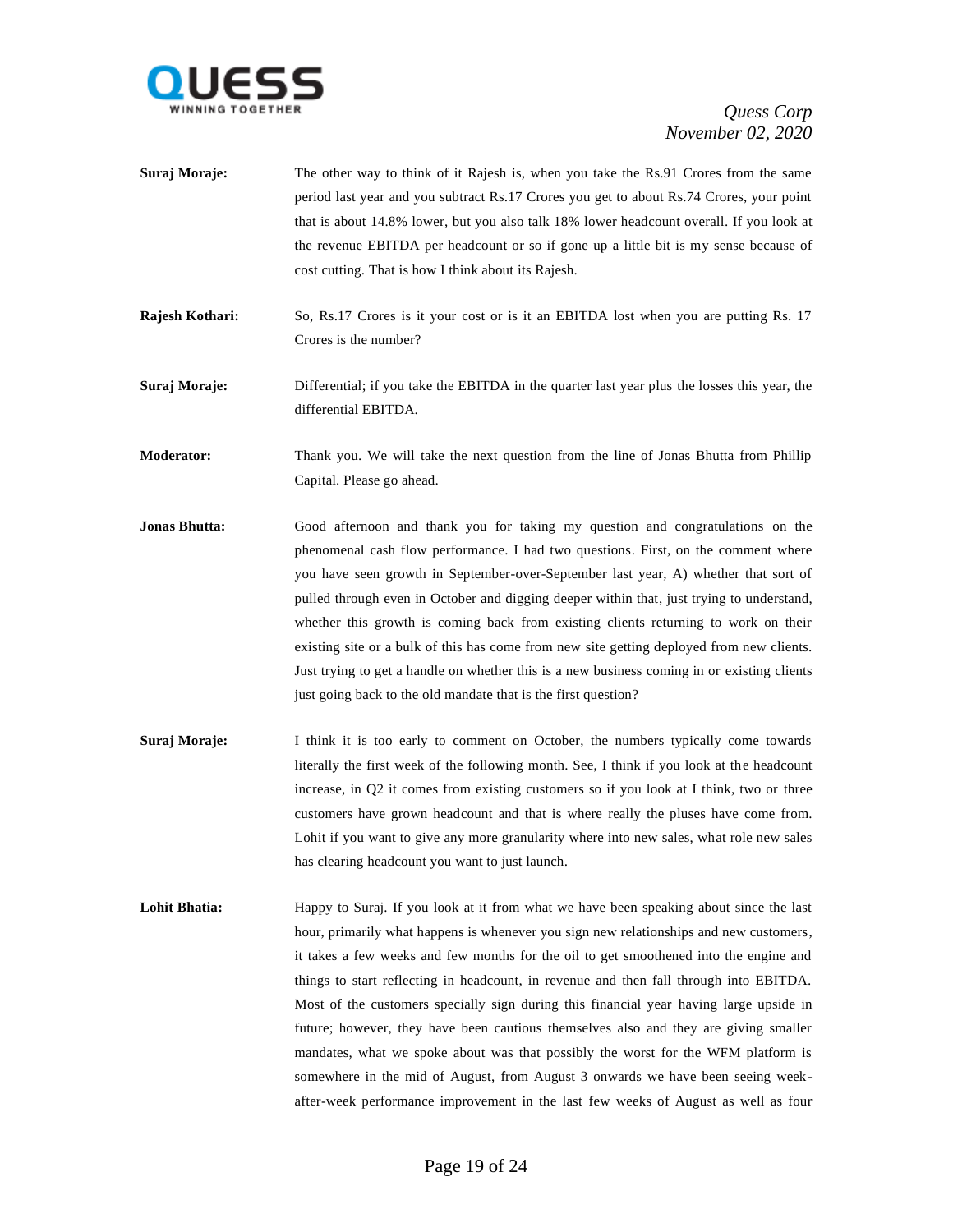

weeks of September and coming into October. This is encouragingly happening from two out of three customers which are giving us a growth, existing, as well as the new markets and as well as the focus on industrials and logistics that we are putting it because we feel that growth will continue to happen for the next couple of quarters, till the time retail and the other consumption pack comes back with the bang and comes back with the degree of revenge shopping. How you have to really look at it is the corner has been turned in spite of the fact that the second largest segment, which is retail, is still degrowing; in spite of the fact that against the traditional year when Q3 would have seen huge offtake by retail, FMCG, FMCD customers in malls and shopping outlets still being very subdued this year, in spite of that the recovery has begun. As the recovery spreads to other segments, as we sign more customers, and as we go deeper with the customers, the customers that we have signed, you will start to see more profound impact in terms of numbers.

- **Jonas Bhutta:** My second question was more from sourcing point of view. While historically, and I appreciate the initial comments that you made on QJobs and that is more the derived from that, where the earlier understanding was that sourcing, company did not really get remunerated by clients for the entire cost of sourcing and associate, with QJobs coming in, do you expect that the cost per associate, sourcing for associates comes down dramatically and whether you can recover that cost now from the client, if you can elaborate on that? That will be great.
- **Suraj Moraje:** Lohit, why do not you go for that one too?

**Lohit Bhatia:** If you really look at it the reason and purpose for putting technology together is one, there is a disruption in doing things physically. In the past if you walked across to any of the Quess branches, 65 branches, 122 training centres, I am talking about workforce management and general staffing is always find those queues outside every branch where hundreds and thousands of people would line up to get jobs. We know for a matter of fact that customers are not going to walk in to our branches as frequently as they used to do in the past, candidates cannot come to our branches and stand in queues of hundreds so a) we will have to provide for a digital way of increasing that. But what Quess did not want to do was just convert an offline process into a digital process. What we wanted to do was morph that into the productivity enhancement. So, some of the leadership which have come in very recently let us say Sekhar for that matter and team under Sekhar and what Suraj driving in terms of transformation of technology and processes is primarily for what we have just spoke about. The initial data points will reveal that if we will be able to garner greater market share for what is available when the customer throws an open mandate to anyone. The second data point will show us the productivity per recruiter per month which eventually will translate into lower cost to serve and thereafter, it is up to Quess or the business to either monetize that and start converting that from a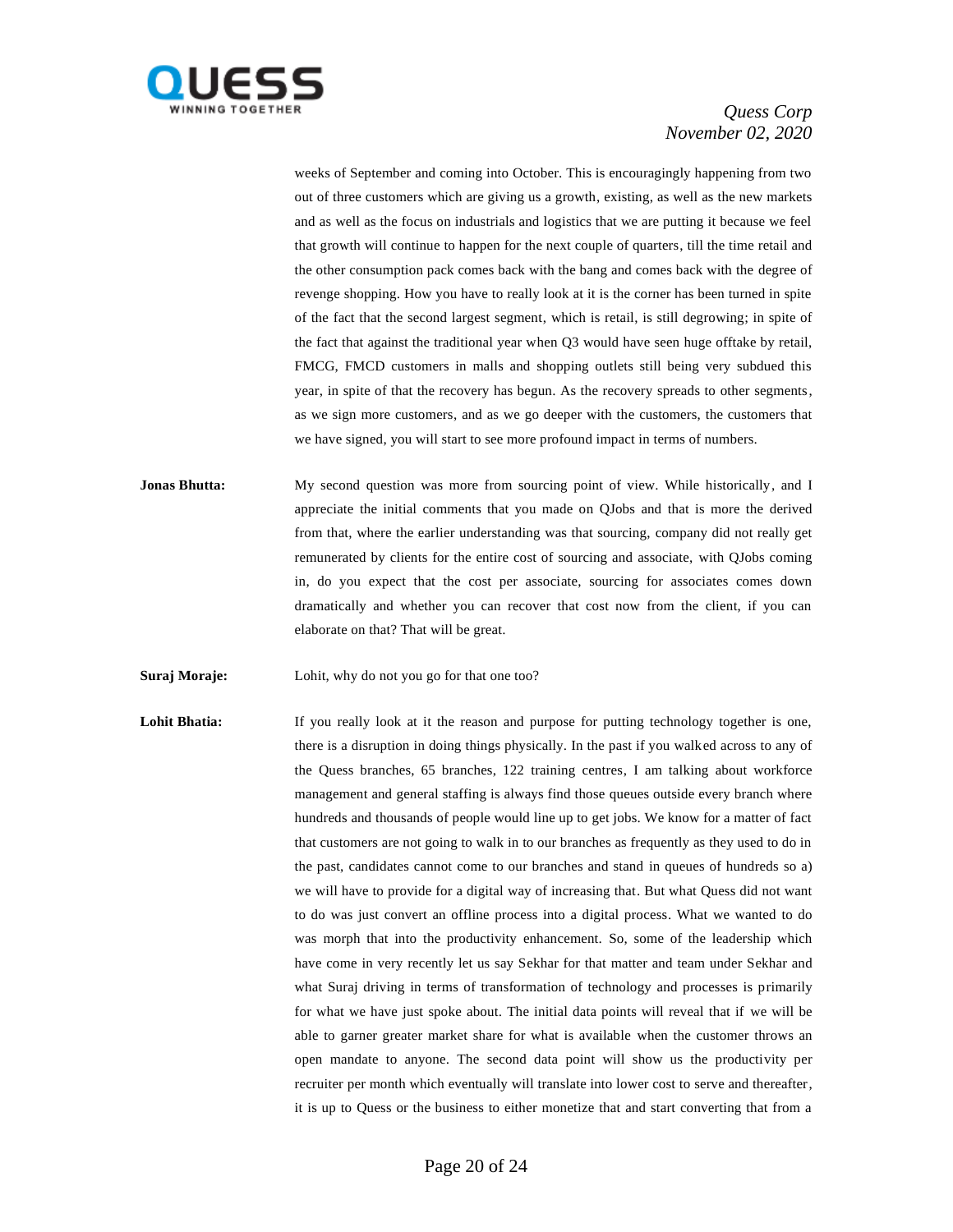

revenue perspective also, add an additional line of revenue and margin or to continue keep to keep it as a productivity enhancement tool, take business away from others in the market place and disrupt using a lot of technology be the fastest finger first and give five times more than what anybody else would do. I hope that kind of articulates the vision. I will not be able to go into the specific matrices and numbers if you understand but we can always give you, directionally, if you want to have a chat offline.

**Jonas Bhutta:** That is helpful. I will catch up with you offline. Thank you and best of luck.

**Moderator:** Thank you. The next question is from the line of Alok Deshpande from Edelweiss. Please go ahead.

**Alok Deshpande:** Good afternoon and congratulations on a great set of numbers in a challenging time. My first question is on the fixed cost, so in the first half, as you had mentioned, there is a fair bit of cost cutting which you guys have done, just wanted to understand how much of those costs are likely to come back once things start to recover back and start going back to normal, may be in a year and next year or do you think that this cost cutting is more sort of structural now?

- **Suraj Moraje:** There were two non-sustainable elements of our Q1 cost cut, one was there was some salary cuts being passed on and the second is I think on the time of COVID-19 travel cost come down and all such major cost come down, the employee cost cuts we have now completely reversed and we have got rental waivers in Q1 as well, which was just for the Q1 period. I think of those three elements, two elements have completely reversed in Q2 which is salary cuts and rental waivers so at this point the only benefit we are getting because of the lockdown is really in our travel cost and, let us say, cost of business promotion if you will. That should be about Rs. 2 Crores to Rs. 3 Crores a month when it does come back. I think in that sense what we have gone about doing is very sustainable. I think the question is how much of this do we choose to reinvest in the business as we shift cost from let us say non-productive to investments around technology and other areas to reinvent our business module and that is the call we will make progressively as we get into the next year.
- **Alok Deshpande:** My second question was, compared to last year especially the first half of last year which was FY2020, in the General Staffing business has there been sort of uptick in the realizations because even if you were to look at the General Staffing revenues year-onyear or quarter-on-quarter, we have seen the revenue go up despite a fall in headcounts. Specially after H1 of last year has there been an uptick in realizations in Staffing?

**Ramakrishnan S:** No, there has not.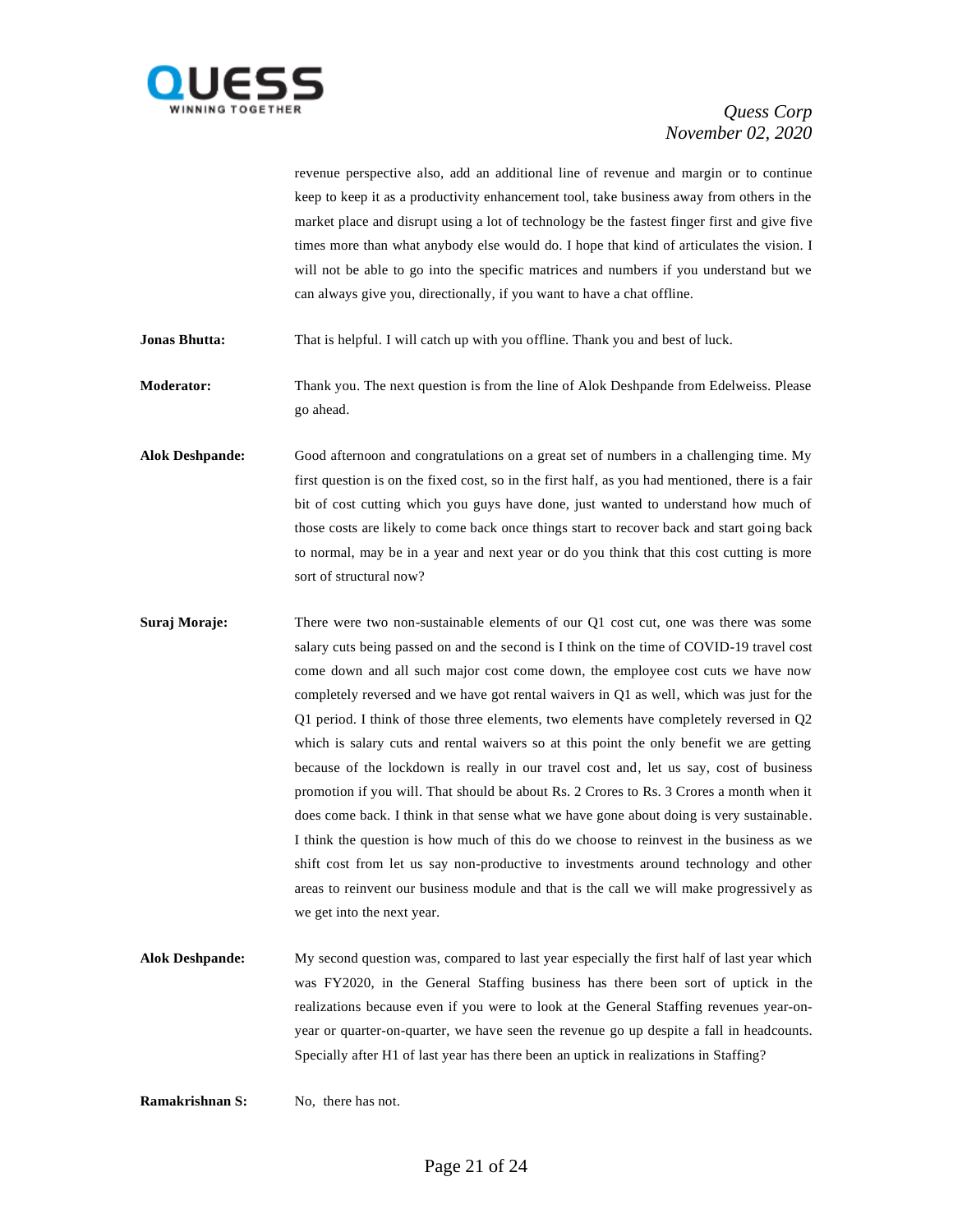

**Alok Deshpande:** That is, it from my side. **Moderator:** Thank you. The next question is from the line of Abhijit Akella from IIFL. Please go ahead. **Abhijit Akella:** Thank you so much. I just wanted to get your thoughts on one point. This is regarding the IT staffing business wherein you have talked about a very encouraging improvement in margins and maybe somewhat similarly in the North American ITES Services business you have seen strong EBITDA growth along with new service line, if you could please just talk about what initiatives you have taken exactly and what is driving these improvements and what we should expect going forward? Thank you. **Suraj Moraje:** Look, I think IT staffing, around Q4 last year, we decided that we really wanted to focus our sales efforts on acquiring more customers who had need for the higher end profiles. Over the previous year or two, we thought of really growing headcount at the cost of the EBITDA margin, by going after BPO and telecom sort of verticals. I think we had made a call in Q4 to say we actually want to double down on the other verticals. Customer acquisition has been very healthy. I think the team has been completely internalized what we want to go after, and no doubt they have been helped in this time by the fact that there is much more demand for specialised skills. So that acquisition has been encouraging, Abhijeet. I think the second in IT Staffing has been cost. I think the new CEO there, Vijay Shivaram, has moved very quickly to optimise our operating structure to just improve the tightness in how we work, so we let go on some facilities there, we have kind of being much more technology intensive and how we conduct the business and that is bringing down our cost as well and that should sustain. That is on the IT staffing. On North America ITES also, I think we have had a few things, integrating our go to market under one brand, outside of the government business has certainly helped to bring the heft of Quess to the market in North America. We are going as a one and half billion dollar company with a presence in North America rather than many small subsidiaries. The customer acquisition has been positive. I think the management team there moved very quickly to introduce end user computing support product service in the middle of COVID-19 at a beginning of COVID-19 in Canada and that has taken off very well also with a very attractive gross margin. The collective investment over the last year in customer pipeline, developing the business, driving specific service lines is starting to pay off. I think that is the way I would say it, Abhijit.

**Abhijit Akella:** Thank you so much.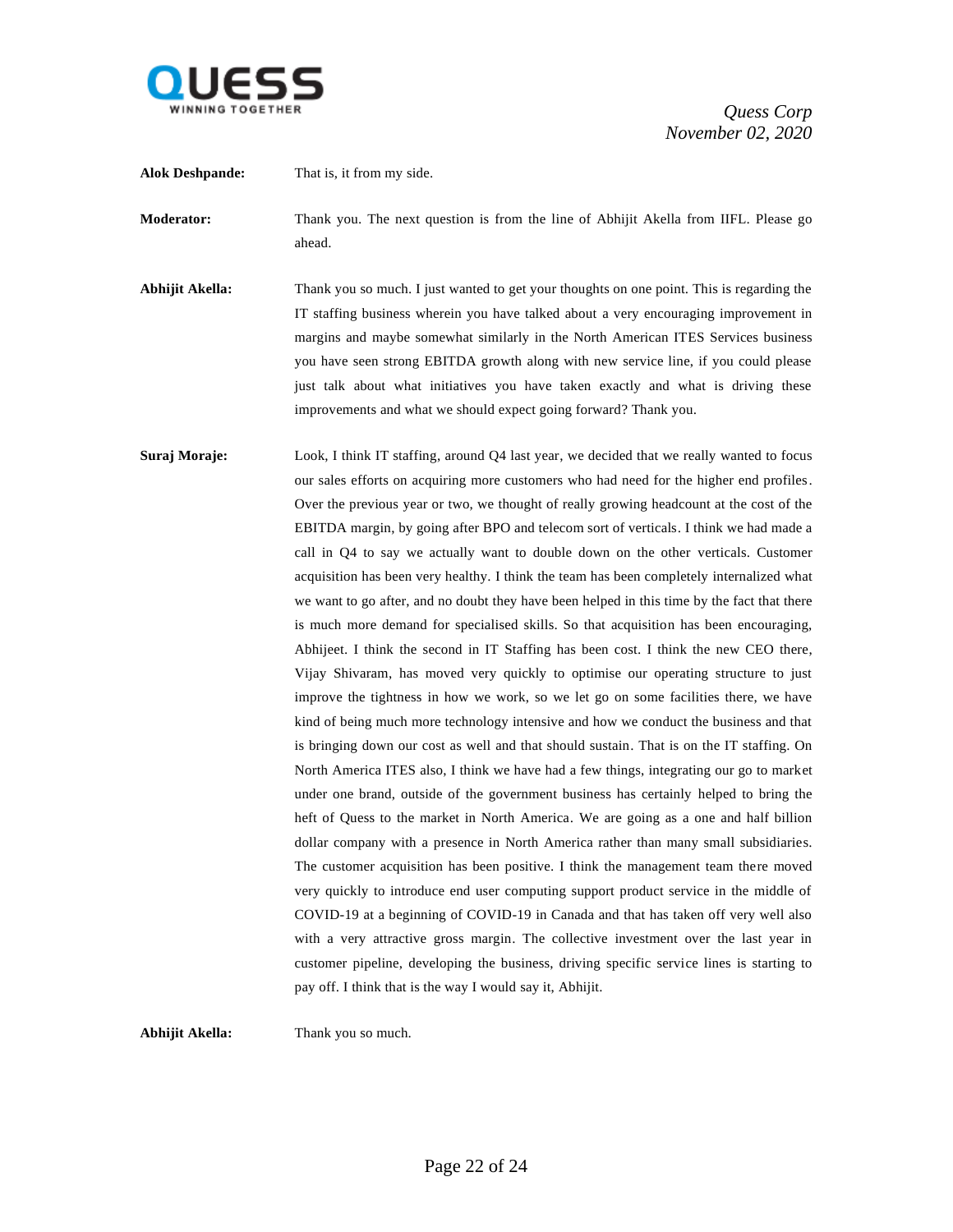

- **Moderator:** Thank you. Ladies and gentlemen, due to time constraint we will take that as the last question. I would now like to hand the conference over to the management for closing comments.
- **Ajit Abraham Isaac:** Thank you. As many of you would have seen we have a number of irons in the fire. We have got QJobs and the project WorQ. We have got the market, we have got the turnaround of Monster, we have got the improvements at DigiCare, we have got increase in pay slips at the HRO business, the increased sales funnel in the Industrials business, we have got the return to offices progressively that will happen in the workforce management business and the same issue impacting our IFMS business and additionally the improvements that we have already seen on the balance sheet and in our professional staffing business. Our management team is working consistently to ensure that from each of these things, we derive as much value as we can. Secondly, the external environment is changing and is improving we think so and as much as we can do internally, the public health situation is key to a lot of our business. This, we think, will improve and as it improves it will have a quantum impact on Quess. Our internal focus on goals is very sharp. Issues like sales, technology, people and projects that are leading to a greater ROE and we believe that we get out of this year, we will exit this year in much stronger position than we were coming into it. Lastly, labour laws and the changes in it will present many opportunities to an employment-heavy company like Quess and Quess is well placed to take as much leverage the opportunity that comes from the liberalization of labour laws in India. On this note, I would like to thank you for joining on this call. We look forward speaking with you again at the end of Q3. We hope to continue the momentum that we have got in the business and the forward movement that the management has been able to put it into the team. We will share more of this as we meet in the next quarter. Thank you for your time and look forward to seeing you all again.

**Moderator:** Thank you. Ladies and gentlemen, on behalf of ICICI Securities Limited that concludes this conference. Thank you for joining us and you may now disconnect your lines.

(This document has been edited for readability purpose)